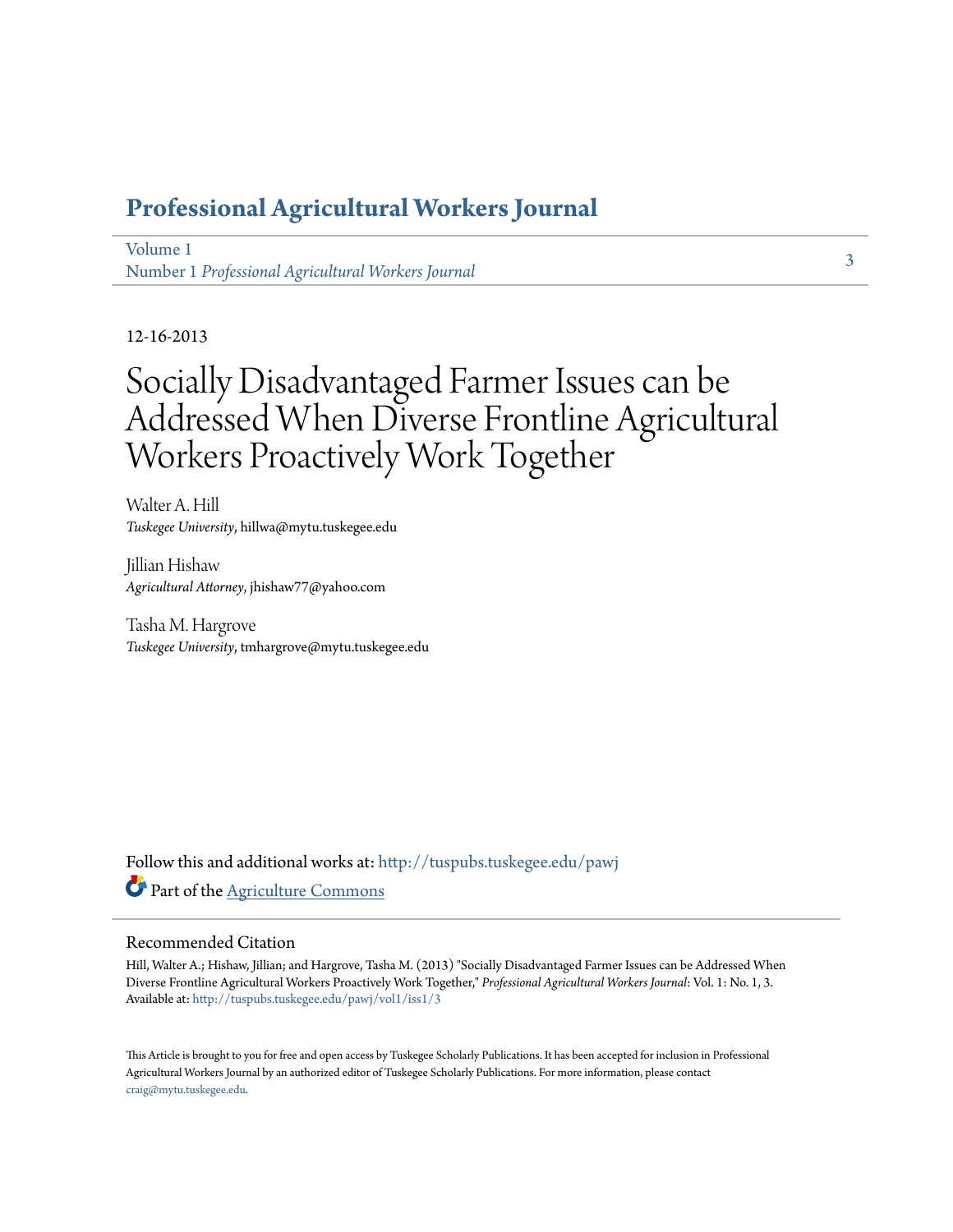#### **SOCIALLY DISADVANTAGED FARMER ISSUES CAN BE ADDRESSED WHEN DIVERSE FRONTLINE AGRICULTURAL WORKERS PROACTIVELY WORK TOGETHER**

## **Walter Hill<sup>1</sup> , Jillian Hishaw<sup>2</sup> , and Tasha M. Hargrove<sup>1</sup>**

## **<sup>1</sup>Tuskegee University, Tuskegee, AL; <sup>2</sup>Agricultural Attorney, Charlotte, NC \*Email of lead author: hillwa@mytu.tuskegee.edu**

#### **Abstract**

This paper focuses on socially disadvantaged farmers (SDFs) and civil rights issues as it relates to the USDA. It also deals with Diversity Initiatives in the 2008 Farm Bill, and discusses an assessment by Jackson Lewis LLC of the USDA's efforts to deal with the diversity initiatives. Redacted USDA case studies examined at the 2010 Professional Agricultural Workers Conference at Tuskegee University are presented. The findings revealed that at that time the 2008 Farm Bill Initiatives were not effectively being implemented. It was recommended that the USDA should: keep making the effort to reform or improve its civil rights practices; be more customer-oriented; follow-up on clients; be transparent; and continue using 1890s, communitybased organizations, and other outreach entities to reach SDFs.

**Keywords:** Socially Disadvantaged Farmer, USDA, Civil Rights

#### **Introduction**

Socially disadvantaged farmer (SDF) has become the politically correct term for "underserved, minority farmer" whose chances of receiving USDA services have historically been low. In an effort to right the wrongs of its past, USDA implemented several Diversity Initiatives in the 2008 Farm Bill. Four discrimination class action suits via Pigford (Black farmers), Keepseagle (Native American farmers), Garcia (Latino farmers) and Love (Women farmers) were required to initiate this effort (Pigford v. Glickman, 1999; Keepseagle v. Venaman, 2001; Garcia v. Vilsack, 2010; Love v. Johanns, 2006). Black farmers were the first to file suit against the USDA in 1997. Although the present Diversity Initiatives initiated via the 2008 Farm Bill are a start, it is not the federal government's first attempt to create race-based land and agricultural programs to correct America's racial indiscretions of the past. The establishment of the Indian reservation system in the 1830s and the Forty acres and a mule program during Reconstruction can be perceived as some beginning "efforts to correct injustices associated with land ownership, agriculture and race/ethnicity" (Indian Appropriations Act, 1851; Public Broadcasting Service, 2003).

The rate of SDF land ownership has declined significantly through the years. For example, in 1920 Blacks owned roughly 15 million acres of land; however, by 1997 only two million acres remained in Black ownership (Merem, 2006). The rate of Black land loss estimated at 30,000 acres per month, in the 1990s became an impetus for the 1997 filing of Pigford v. Glickman, which originally consisted of 641 claimants. In 1998, Brewington v. Glickman (Brewington v. Glickman, 1998) was filed and later consolidated into Pigford. Due to a July, 1998 cut-off date to gain class membership, it is estimated that over 74,000 farmers were excluded which led to the Pigford II settlement which was recently finalized on October 28,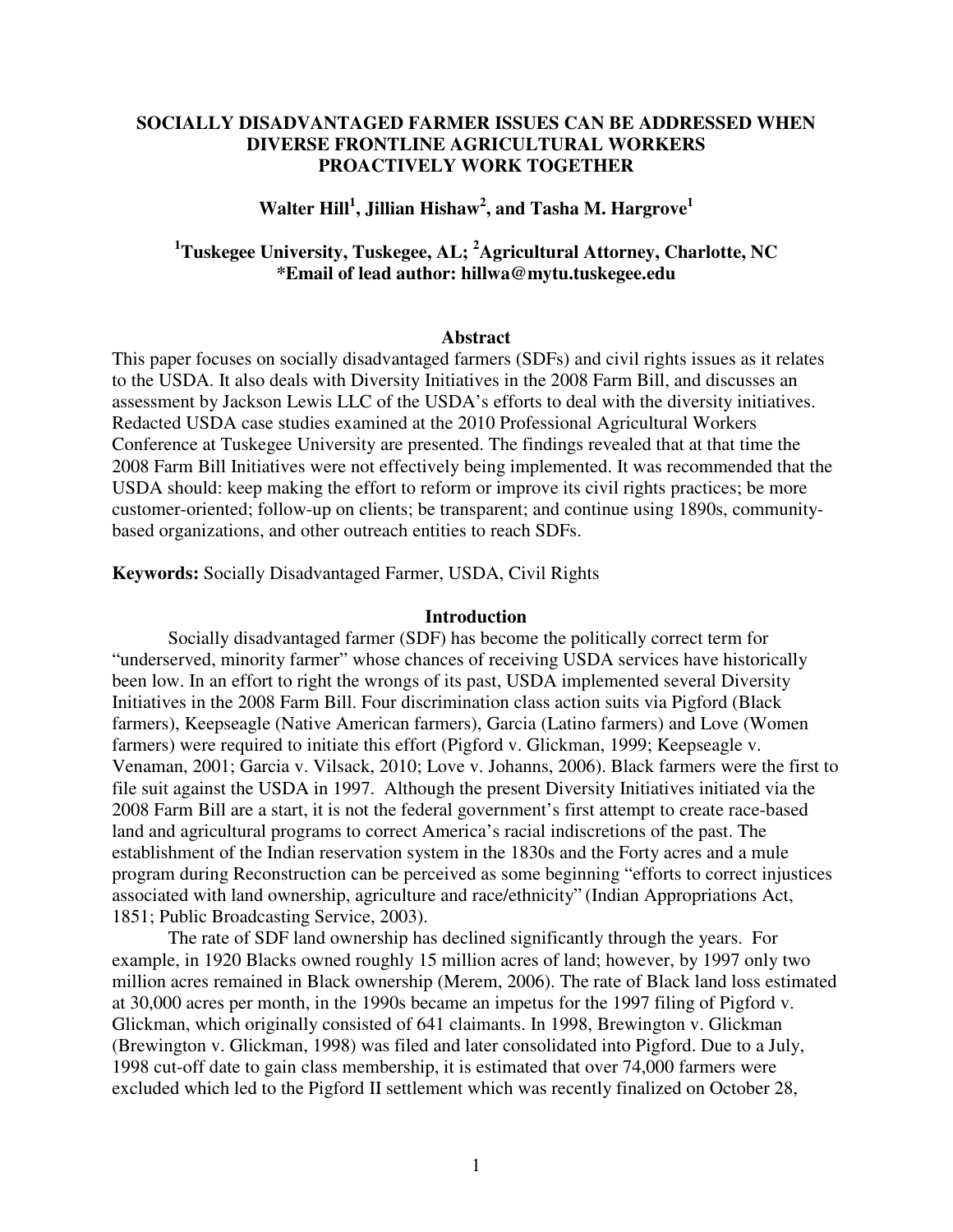2011. The Black farmers received a settlement of \$2.5 Billion. Other class actions followed; Keepseagle in 1999, Garcia and Love in 2000. Garcia and Love are still pending as a joint settlement agreement. Keepseagle settled for \$760 million in April 2011.

This article focuses on the 2008 diversity initiatives within the Farm Service Agency (FSA), Rural Development (RD) and the Natural Resources Conservation Service (NRCS). Results and implications of the Civil Rights Action Team (CRAT) report, a description of Diversity Initiatives, and a summary of USDA's efforts in implementing corrective initiatives (Jackson Lewis Report) are presented. A compilation and assessment of redacted case studies by diverse frontline professional agricultural workers presented at the 2010 Professional Agricultural Workers Conference (PAWC) is rendered as a first-hand account of how the 2008 diversity program policies that are facially neutral, do not manifest justice as expected by those being served.

#### **CRAT Report**

In 1983 the Civil Rights office was closed leaving thousands of discrimination complaints in boxes. Nearly 15 years passed without any response; however, former Secretary Daniel Glickman in 1997 ordered an internal investigation, and the reopening of the Civil Rights Office. Recognizing the need for change, Secretary Glickman established CRAT in an effort to change the Department's civil rights practices. In fact, even before CRAT, issues regarding discrimination and exclusion, or nonparticipation, had been documented in numerous other reports dating as far back as 1965. Some of these documented cases are listed in the final CRAT report as (CRAT, 1997):

- In 1965, the US Commission on Civil Rights documented discrimination against minority employees and in program delivery;
- In 1970, the USDA Employee Focus Group Report found issues of civil rights were inept to serious consideration; additionally, "cronyism and nepotism were frequent factors in making personnel and management decisions";
- In 1982, the US Civil Rights Commission once again concluded that the Farmers Home Association (now FSA), instead of addressing the racial barriers facing Black farmers, sustained a work environment to maintain discriminatory practices;
- In 1990, the Congressional Committee on Government Operations "identified Farmers Home Administration as one of the key causes of the drastic decline in Black farm ownership;"
- In 1993, in an external audit commissioned by the Foreign Agricultural Services (FAS) agency, the report found many managers perceive diversity initiatives as burdensome. Numerous attempts to hire a more diverse staff were unsupported;
- In 1995, the Government of Accountability Office (GAO) held that USDA management is not being required or penalized for enforcing the Equal Employment Opportunity Commission (EEOC) regulations; and
- In 1996, D.J. Miller Report concluded minorities and women were less likely to engage in the appeals process regarding a discrimination complaint because of the cumbersome process, intimidation and unfamiliarity with policy/procedure.

The CRAT team audited over three decades of correspondence and held 12 listening sessions across the country. SDFs and minority employees voiced their frustrations. The Final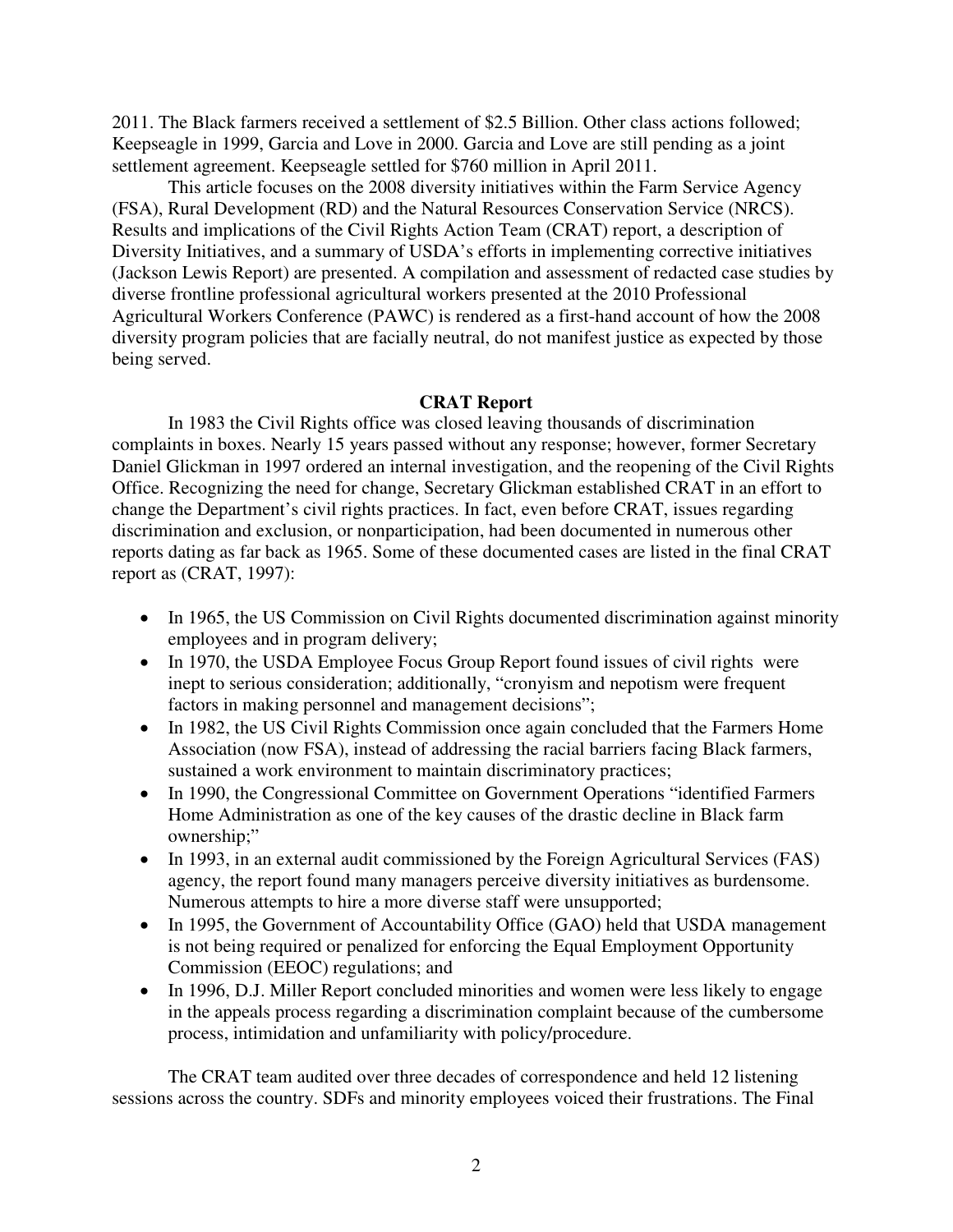report issued 92 recommendations, in February 1997. According to the CRAT report, a 1996 internal study found less than one percent of USDA's budget was allocated towards civil rights. Further, the Farm and Agricultural Services (FFAS) Agency, which manages oversight over FSA program delivery was mediocre. The report found that too many decisions were made based on outside influences, i.e., lobbying groups, especially Agency Administrators who were appointed by Congress and not the President, unlike the Secretary of Agriculture. Additionally, the county level of governance, which had the most interaction with farmers, was primarily run by non-USDA employees appointed by an elected FSA County Committee. The Committee had been delegated to hire and terminate the County Executive Director. The County Executive Director was responsible for hiring and supervising the county staff. The County staff was responsible for program administration and management. Due to the non-USDA status, most members of county staff were not required to adhere to "so-called" USDA civil rights standards, but were paid from federal funds filtered through FSA.

Some of the recommendations included:

- The development of performance based evaluation for Senior level staff contingent upon meeting civil rights objectives;
- Adopt and enforce a policy that the Department would take the appropriate adverse or disciplinary action against any manager found guilty of reprisal against any USDA employee or customer;
- Streamline procedures to allow agencies to enforce disciplinary action for civil rights violations;
- The Secretary should work with the President and Congress to change the personnel selection process;
- Reform the County Committee election system, i.e., restricting the members' authority;
- Convert all non-federal FSA employees to federal employees;
- Appoint minority members in under-served areas to State Committees;
- Appoint an independent review body in each state to conduct reviews;
- Streamline the loan application process;
- Require independent review of all pending foreclosures to determine if discrimination has contributed to the process;
- Create a more simple paperwork process for filing a discrimination complaint;
- Establish and empower a Special Task Force to determine a process for providing remediation to farmers who have been discriminated against;
- Change the eligibility requirements for direct loan programs to allow applicants to show proof of income and to pay rent without the requirement of credit history;
- Appoint a diverse commission to develop a national policy on small farms;
- Establish an Office of Outreach to improve program delivery across the board;
- Establish in each agency an outreach liaison position;
- Establish a State and National Outreach Council to ensure efforts are being met and to establish partnerships with Community-Based Organizations (CBOs) and land-grant institutions;
- Require land-grant institutions to identify research needs that will service minority farmers and increase funding for efforts;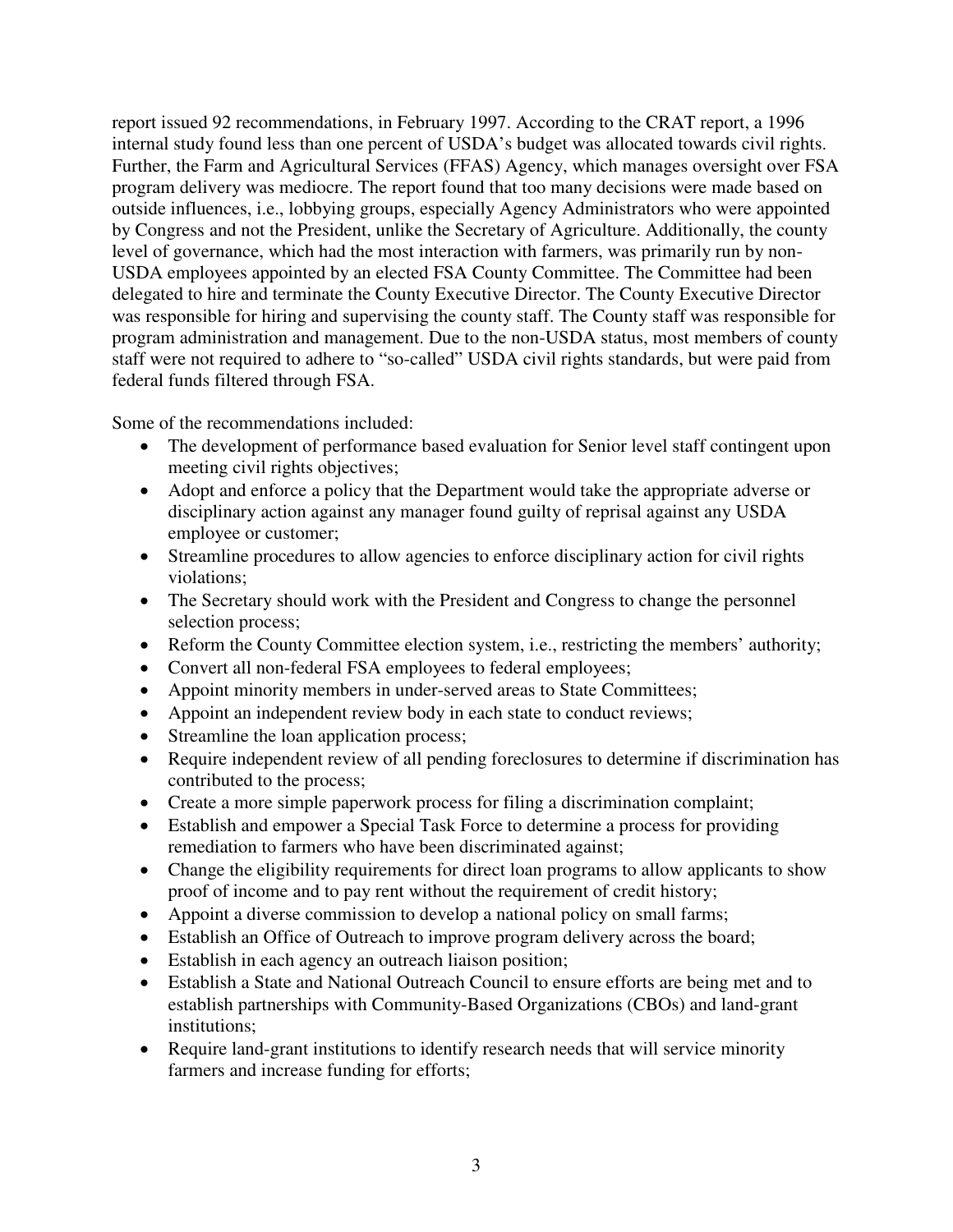- Expand the use of cooperative research agreements with (Historically Black Universities and Colleges (HBCUs);
- Provide annual funding of \$10 million for SDF programs;
- Fully fund \$85 million for loan ownership and \$500 million for operating loan programs;
- Establish service centers within high concentration areas of SDFs, i.e., tribal lands;
- Improve the civil rights training of FSA personnel;
- Improve working conditions for farm workers;
- Develop goals for increasing purchasing and contracting of goods and services with minority owned businesses;
- Hold all managers accountable for considering a diverse pool of applicants; and
- Establish a new Civil Rights Office that handles employee and program complaints.

According to the USDA within a span of ten months the Department had implemented 85 of the 92 recommendations. Specifically, it achieved the following in 1997 (Annual Report of the Secretary, 1997):

- Restaffed the civil rights enforcement unit and began work on the backlog of discrimination complaints--resolving 187 program discrimination complaints, including 11 major settlements;
- Initiated new foreclosure and lending policies at USDA to help assure that no one will lose his or her farm because of discrimination;
- Provided direct operating loans totaling \$65 million to 1,927 SDFs and direct farm ownership loans totaling \$15.5 million to 184 socially disadvantaged farmers, exceeding by 176% the targeted allocation that Congress had set;
- Increased minority representation on Farm Service Agency (FSA) State committees by 10% over the past year - 46% of the 222 FSA State committee members were women and minorities;
- Established an Office of Outreach to reach customers that USDA has not traditionally served;
- Provided \$4.5 million from the Fund for Rural America for outreach to socially disadvantaged farmers;
- Created the Small Farms Commission to address the critical needs of small and SDFs;
- Increased direct farm ownership and farm operating loans made to minority and women farmers from \$46.5 million to \$81 million (a 74% increase), between FY 1993 and FY 1997;
- Established the new division of civil rights in the Office of the General Counsel. This office is charged with providing legal counsel and guidance to the Department on civil rights issues; and
- Hosted two procurement conferences targeting American Indian and Alaska Native Corporations, resulting in an increase in contract awards to American Indian firms.

## **2008 Diversity Initiatives**

The 1997 initiatives that were implemented as a result of the CRAT report led to the "Beginning and Socially Disadvantaged Farmer and Rancher Contract Land Sales" pilot program in the 2002 Farm Bill (Farm Bill, 2002). The program was designed to encourage the sale of land from retiring farmers to beginning and SDFs. This program and others were turned into a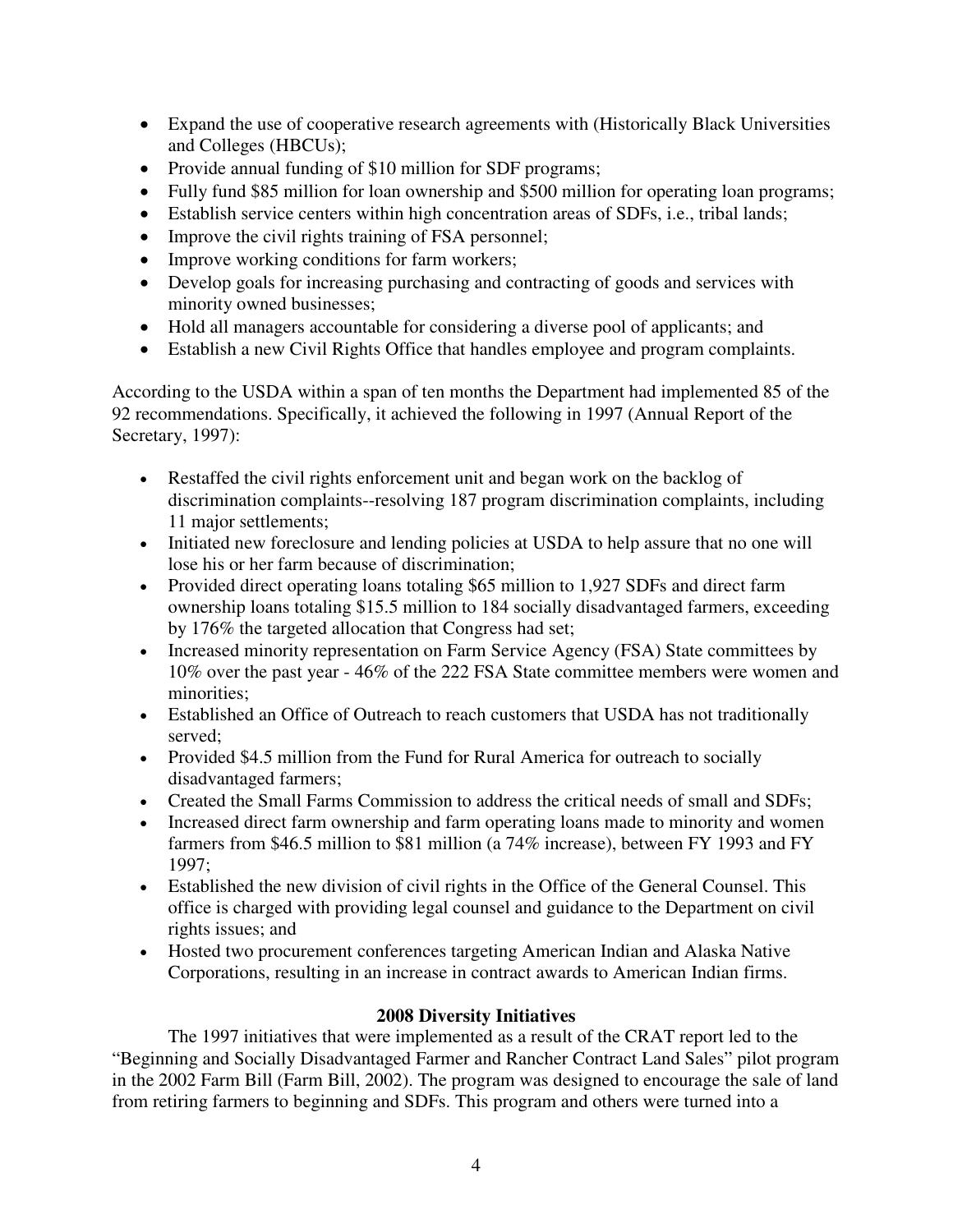permanent program in the 2008 Farm Bill. In 2008, \$1.5 billion were allocated to diversity initiatives, which included the following (Farm Bill, 2008):

- Section 2501 Program which provides grants to institutions and organizations that work with SDFs to assist in acquiring, owning, operating and retaining farms and ranches. The Office of Outreach and Advocacy administers the \$75 million program;
- Beginning Farm and Rancher Development Program, is a grant program that funds education, extension and technical assistance to SDFs. The program is administered by USDA's National Institute of Food and Agriculture, 25% of program budget goes to SDF efforts;
- Value-Added Producer Grant program, receives \$20 million in annual funding to help establish value-added producer-owned businesses, that are SDF focused;
- Five percent of the Environmental Quality Incentive Program (EQIP) and the Conservation Stewardship Program (CSP) funding were allocated to SDFs. EQIP provides SDFs with a 90% cost share rate and 30% advanced bonuses to cover upfront costs of materials and contracting. CSP guarantees a minimum \$1,000 payment if the contract payment is less than that amount;
- Conservation Reserve Program (CRP) provides an extra two years of CRP rental payments to owners who are currently in CRP and transitioning back into production if they rent or sell their land to an SDF;
- Conservation Loan Program gives priority to SDFs who need loan assistance to cover the expenses associated with implementing conservation practices;
- Placed a moratorium on foreclosures and loan accelerations if discrimination was involved; offered more credit services to minority and first time farmers at lower interest rates and loans for down-payments. Some incentives include allowing SDFs the right to purchase foreclosed government property initially when placed on the market within the first 135 days. Better lending terms on FSA loans were specifically extended to Native Americans under the 2004 Indian Land Consolidation Act; and
- Mandatory funding of \$224 million was allocated over a five-year period to provide block grants to assist SDFs sign up for benefits. States must develop and submit an outreach plan for SDFs to USDA in order to gain program participation.

Some of these initiatives were already written into program agendas prior to 2008 under the "Socially Disadvantaged and Beginning Farmers" Program. Several of these incentives were not new but existing programs had not been effectively implemented.

#### **Jackson Lewis Report**

The USDA assessed the Risk Management Agency (RMA), FSA, RD and NRCS current working relationships with SDFs and program implementation as well as the 2008 Farm Bill Diversity Initiatives (Jackson Lewis, 2011). USDA's ultimate goal of independent assessment was to determine the effectiveness of the diversity initiatives in analyzing program law, policies and procedures; current customer base compared to existing population disparities; evaluation of current outreach efforts; and review of cultural distinctions. The following 15 states' program performance was evaluated: Arizona, California, Florida, Georgia, Louisiana, Michigan, Mississippi, New Mexico, North Dakota, North Carolina, Oklahoma, Pennsylvania, South Carolina, Vermont and Washington. The contract to complete the assessment and compile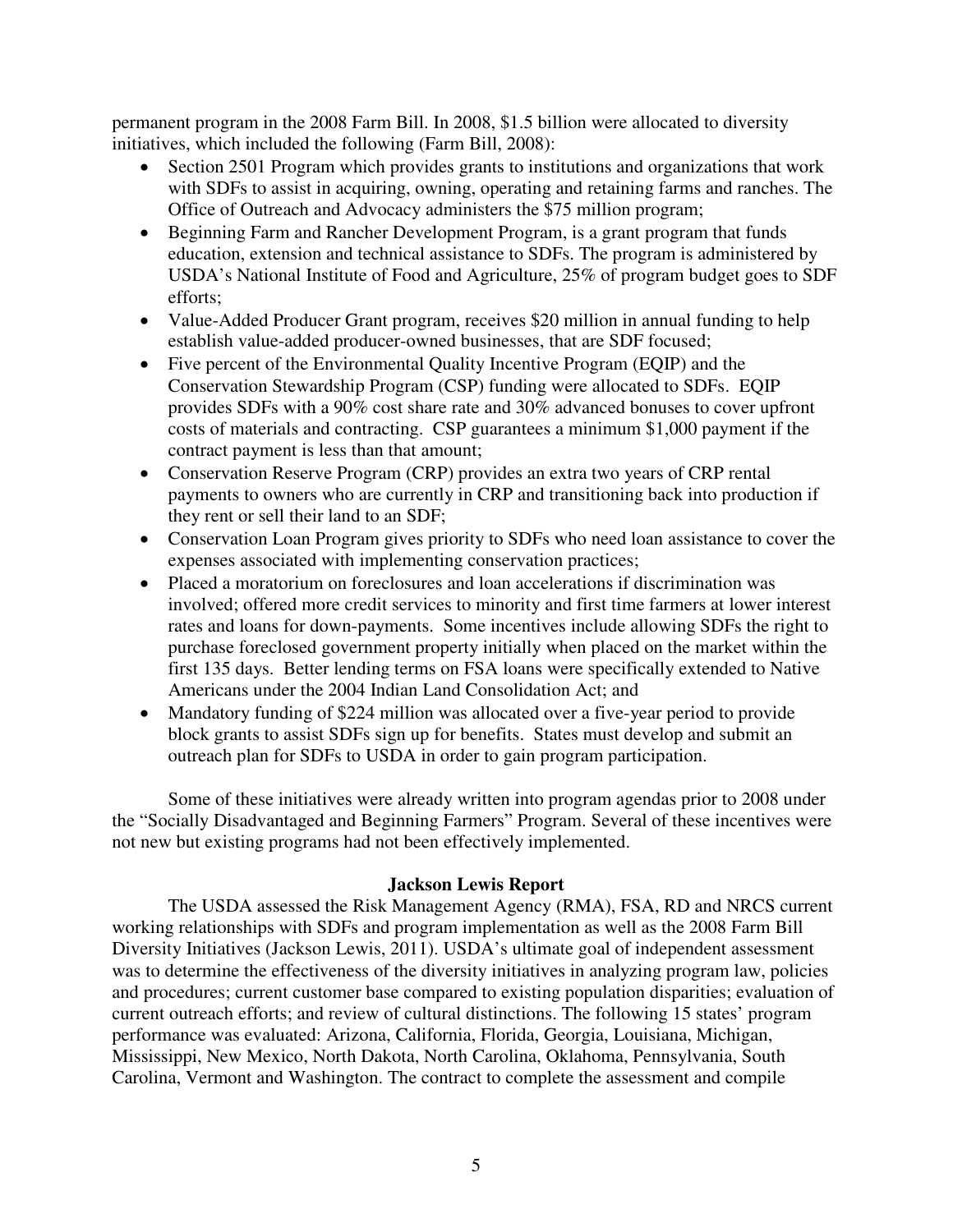recommendations was awarded to Jackson Lewis LLP Diversity Consulting Group. The assessment consisted of four phases (Jackson Lewis, 2011):

- Phase I: Initial Orientation and Planning
- Phase II: Field Assessment
- Phase III: Data Validation and Analysis
- Phase IV: Recommendations

Interviews of headquarters, regional, state, county and local USDA personnel were conducted within all four agencies in each state. Over 1,750 interviews were conducted between January, 2010 and March, 2011. Applicant insight was gathered during 30 focus group sessions within 10 of the 15 assessment states. Unfortunately, due to low attendance and interest, this effort was supplemented by interviewing 30 Community-Based Organizations (CBOs). Also, due to extensive delays, submission of erroneous information on the part of the USDA, the process to complete the assessment and its effectiveness was compromised according to Jackson Lewis. Overall, Jackson Lewis concluded that the USDA needed to implement total programmatic changes in order to meet their statutory and internal goals of escaping its discriminatory stigma. Some suggested changes included: aggressive in-person training modules for personnel to provide better outreach and customer service; performance plan and oversight requirements for personnel to ensure diversity goals, otherwise, compensation and promotion potential would be effected; implementation of public reporting initiatives to Congress outlined in the diversity initiatives to ensure public accountability; requirement of annual business plans with measurable goals, deadlines, evaluations and end-of-year goals; re-organization of the complaint process to make it more streamlined; and creation of an Under Secretary of Diversity position along with a Diversity officer within every agency. An analysis of FSA, RD and NRCS assessments are described more thoroughly below.

## **FSA Assessment**

FSA's Assessment evaluated the fairness of loan and technical program delivery. The team interviewed 738 FSA employees, county committee members and advisors in a total of 90 counties throughout the 15 designated states. Unfortunately, FSA's mission "to equitably serve all farmers, ranchers and agricultural partners through the delivery of effective and efficient agricultural programs for all Americans" was found to be unaccomplished. The 2011 report concluded that because of a complicated application process, discriminatory County Committee system, non-diverse staff that is untrained and hostile towards diversity initiatives, barriers are created that thwart progress on initiatives.

## *Recommendations*

- Change the FSA County Committee system to ensure un-biased program delivery;
- Employ more diverse staff members;
- Replace "outreach" with an aggressive marketing campaign to change the perception of the FSA as a discriminatory agency. Performance goals and measures should be met;
- Conduct disparity studies to identify adverse impacts within all farm programs to develop an action plan of improvement; and
- Streamline the application process to make it less onerous.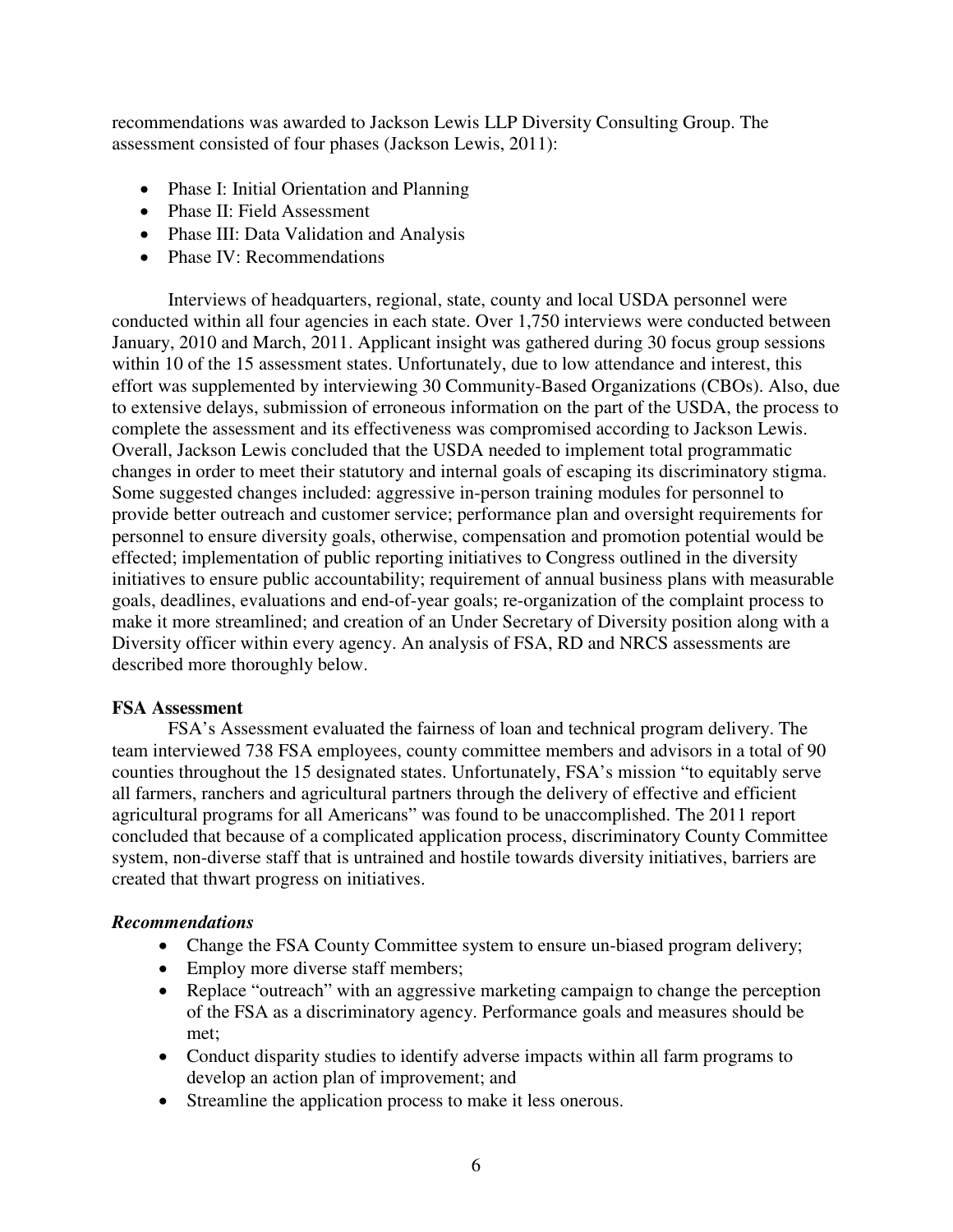In comparing FSA's applicant demographics to population figures for all predominant minority groups, the Assessment team found repeated errors, inconsistencies and omissions in the data provided by USDA. Overall, the level of participation in the farm programs was significantly low with the exception of the Asian Guaranteed loan participants. Further, the report compared the diversity of FSA's current workforce with the population rates in the area. The team concluded that Blacks, Latinos and women are highly under-represented at the national, state, county, local and committee levels.

#### **RD Assessment**

The Assessment team evaluated the fairness of financial and technical program delivery. The team interviewed 698 RD employees in a total of 90 counties throughout the 15 designated states. The mission of RD "is to ensure that rural America thrives by improving the quality of life for all rural Americans." RD has three major program areas: Rural Housing and Community Facilities; Rural Business; and Rural Utilities. Five key RD barriers include SDFs' lack of program knowledge, impersonal workplace environment, facially neutral eligibility requirements, sub-par outreach efforts and remote locations.

#### *Recommendations*

- Create an extensive education and communications program targeted at minority communities;
- Establish certified training programs with CBOs to identify, educate and assist applicants in applying for programs that are needed in a particular area; and
- Reinstitute the Direct Lending Business Program to assist small and minority owned businesses, allowing smaller loan amounts to ensure success.

In comparing RD's applicant demographics to population figures for all major minority groups, the Assessment team found RD had high minority participation within its three programs. Unfortunately, workforce rates for minority personnel were low.

#### **NRCS Assessment**

The Assessment team evaluated the fairness of financial and technical program delivery. The team interviewed 540 NRCS employees in a total of 90 counties throughout the 15 designated states. NRCS mission is "to provide conservation planning and assistance to landowners with a goal of protecting soil, water, air, plants and animals. Key barriers for SDFs within NRCS are: program design, ranking, and application processes favor large producers over small producers; SDFs are not informed of program changes; mediocre outreach efforts; program administrative nuisances, i.e., eligibility and technical practices are not conducive to the unique needs of Native American farmers; and minorities and females are under-represented on every workforce level.

#### *Recommendations*

- A conservation program specifically designed for SDF needs should be created;
- Implement better training, application and administrative tools to provide better guidance for SDFs;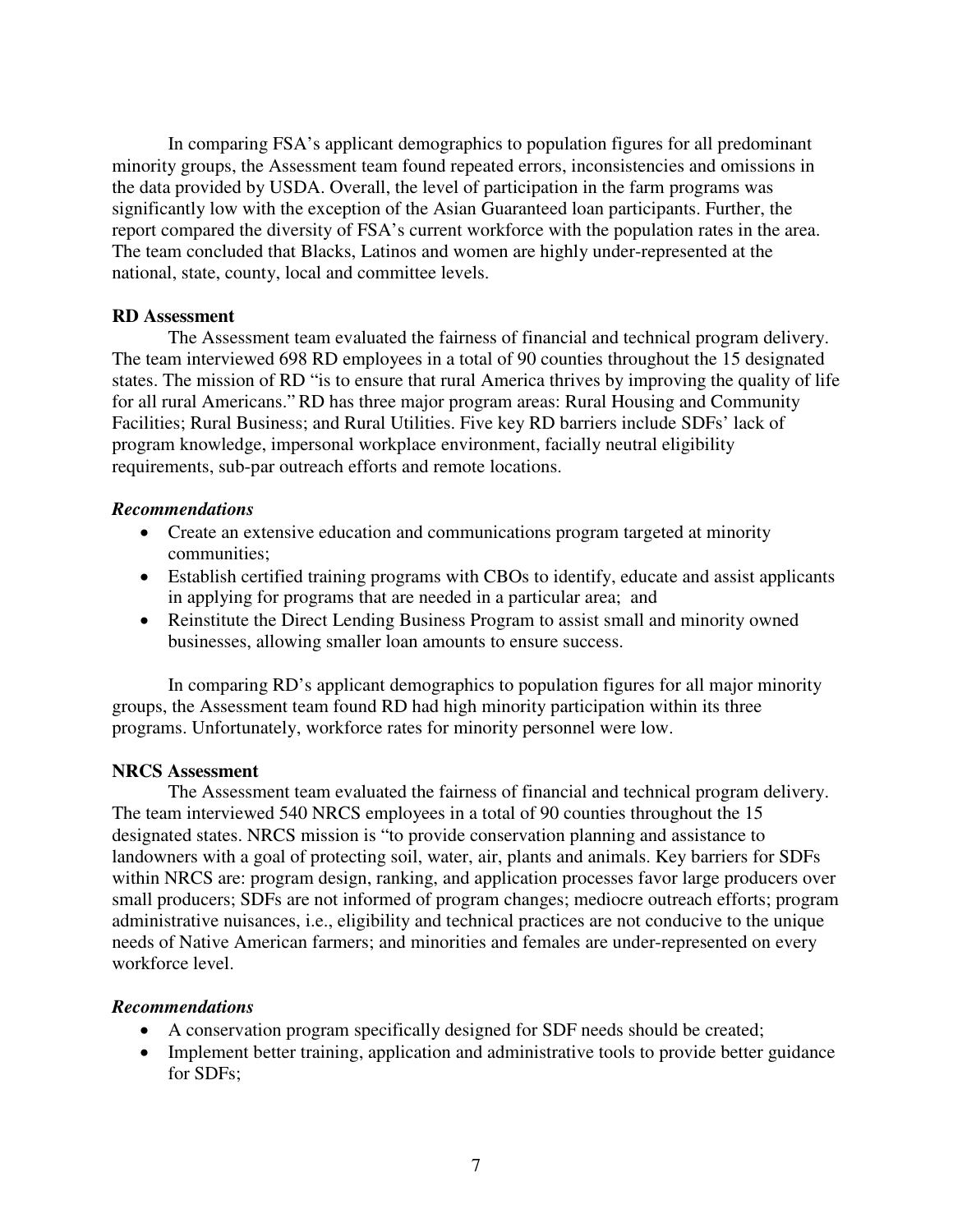- The Conservation Stewardship Program should be funded separately from the Environmental Quality Incentive Program which has a higher SDF participation;
- NRCS should develop and fund a program specific to tribal lands, taking into consideration its unique ownership structure which makes it difficult to meet the present eligibility requirements; and
- Prioritize workforce diversity and require performance measure rewards and penalties regarding civil rights enforcement.

Minority participation rates were high compared to area population rates, except for the Wetland Reserve Easement Program which showed relatively low participation. Identical to the two agencies the team concluded that Blacks, Latinos and women are highly under-represented at the national, state, county, local and committee levels.

In looking at the statutory, regulations and policies the Jackson Lewis Report concluded that although they appear non-discriminatory, the leeway of discretion permits the use of discrimination in decision-making. The problems associated with filing a program and employment discrimination complaint, continue to perpetuate the opportunity for discriminatory practices. Due to administrative mistakes, long delays in processing, failure of investigation, plus a 97% average of non-findings of discrimination, there is an urgent need to improve the efficiency of the civil rights process. The report recommended that all loans programs and foreclosures of minority farmers within the past 12 months [at that time] should be re-evaluated. The Final Report listed 234 recommendations.

#### **Tuskegee University-PAWC Redacted Case Studies**

The approach to the Tuskegee University-PAWC assessment was a three-fold process that included academic professionals, USDA personnel, and local farmers. USDA personnel included the Alabama State Directors of FSA, RD, and NRCS and representative state staff from both the state office and from district and county offices. Redacted case studies were obtained from the three agencies in southeastern states and California in response to a direct request for such information. Fourteen case studies representing real life scenarios were selected from those submitted. Each case study included the name of the agency program, the applicant's service request, the outcome and the program policies which the decision was based on. The case studies were subsequently presented and assessed by participants at the PAWC. PAWC is an annual conference focused on issues facing rural communities and minority and underserved people in the South in particular, and also in the U.S. and the world in general (Professional Agricultural Workers Conference, 2010). In 2010, the  $68<sup>th</sup>$  annual PAWC theme of "Empowering" Underserved Farmers and Rural Communities by Changing Legislation, USDA Eligibility Requirements and Program Delivery" focused on challenges surrounding the implementation of the 2008 Diversity Initiatives. All fourteen case studies were evaluated in a workshop setting. Participants included national, regional and state USDA senior staff with an average of 20-35 years of experience from eight agencies. The members of the USDA staff that compiled the case studies were also present. The one-day workshop consisted of all 400 participants being randomly divided into seven groups; each group evaluated three case studies. Each group was divided into subgroups of six to ensure optimum participation. Facilitators, leaders and recorders were assigned to each group and subgroup.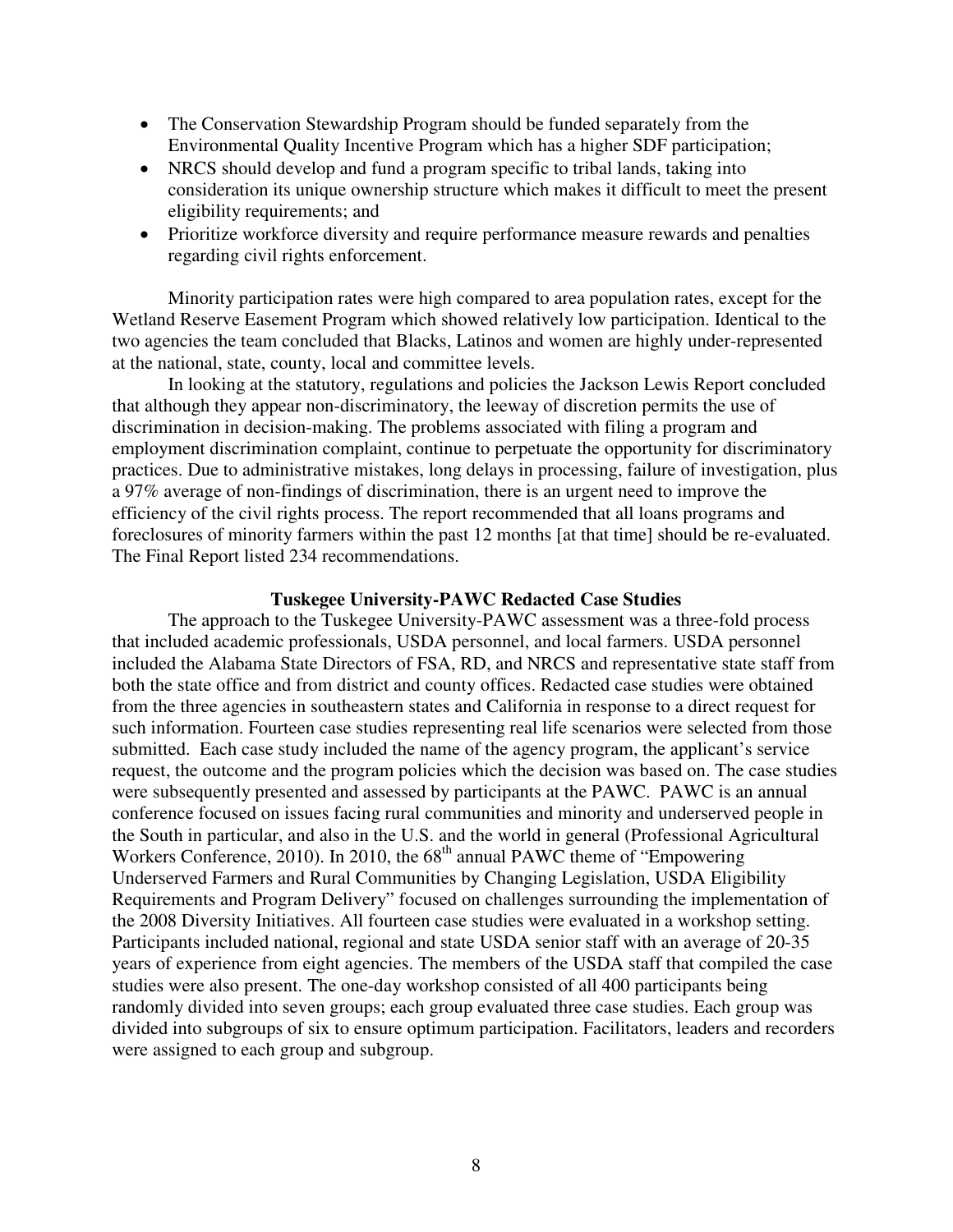All groups addressed the following five questions:

- 1. What should the producer/landowner/community/agency have done differently to ensure a positive outcome?
- 2. What other parties should have been involved to meet the program requirements?
- 3. What other resolutions could have been applied?
- 4. What means of communication between the agency and the applicant could have improved the outcome?
- 5. What changes in legislation and regulations are needed in order to improve program delivery?

#### **Results and Recommendations**

All comments were recorded and reported to the entire group in a final session, where further input was received. The background information (policy and regulatory bases), and results/recommendations for seven representative redacted case studies are summarized below.

## **A. Case Study One: USDA NRCS – Control of Land**

#### **Background Information**

Governing regulations from National EQIP Manual - 515.51 Producer Eligibility To be eligible to participate in EQIP, an applicant must meet all of the following criteria:

(1) Be a producer. A producer is all of the following:

(a) An individual, legal entity, Indian tribe, or joint operation with signature authority.

(b) Engaged in agricultural production or forestry management, or has an Interest in the

agricultural or forestry operation associated with the land being offered for enrollment in EQIP. Applicants requesting assistance on nonindustrial private forest land must not be:

(i) Principally engaged in the primary processing of raw wood products; or

(ii) Corporations or other legal entities with publicly traded stock.

(c) Producing an annual minimum of \$1,000 of agricultural products.

(2) Have control of the land for the term of the proposed contract period.

National EQIP Manual 440-515-161 - Have control of the land for the term of the proposed contract period. Applicant must have a deed, lease, or other written agreements signed by the land owner at the time of application and provide documentation upon spot check.

#### **Scenario A**

Farmer A enters NRCS office to apply for the Environmental Quality Incentives Program (EQIP). He needs financial assistance to improve plant and herd health by installing cross fencing, a well, water troughs, pipeline, and critical area plantings. He is informed he must meet all USDA eligibility requirements and have control of the land. Farmer A says he has control of the land and has been farming the land since his father's death. However, the deed is still in his father's name. Farmer A also has a sister who lives out of state and has no interest in the farm.

#### **Scenario B**

Farmer A enters NRCS office to apply for the Environmental Quality Incentives Program (EQIP). He is informed that he must meet all USDA eligibility requirements and have control of the land. Farmer A's father is deceased and the land belongs to Farmer A's mother and three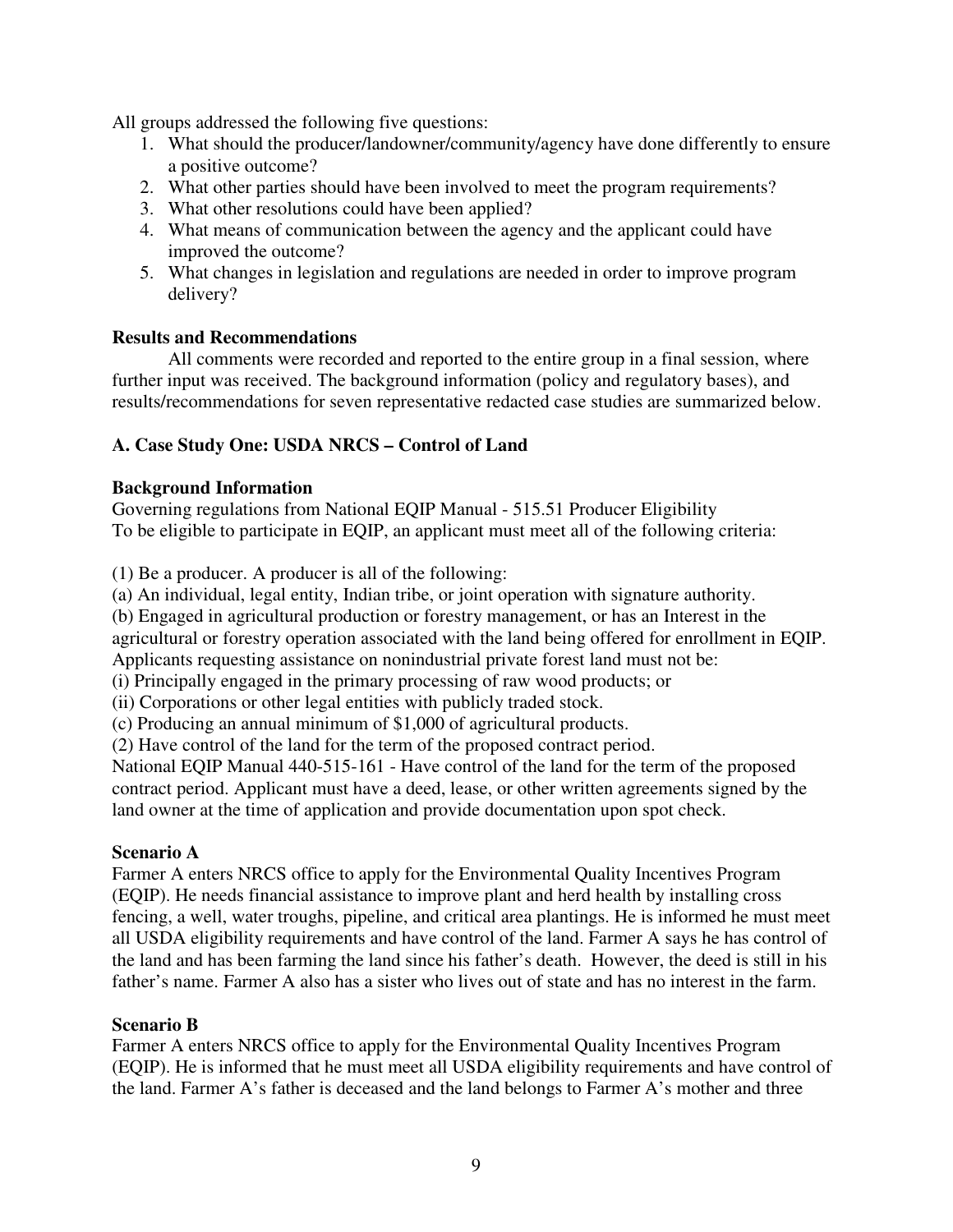sisters. Farmer A's mother told him he could farm the land. Farmer A's mother and two sisters live locally, however, the family cannot locate the third sibling. In both cases, Farmer A does not meet eligibility requirements because he cannot produce: (1) A deed with his name as sole owner or (2) A lease signed by all owners showing he has control of the land for the period of the contract.

## **Discussion Questions and Recommendations**

1. What should the producer/landowner/community/agency have done differently for a positive outcome?

- The agency could grant the landowner more time to get the deed executed in his name.
- Landowner could get a lease or agreement from his sister for the duration of the contract.

2. What other parties could have been brought in to assist the farmer/landowner/community in meeting the requirement?

- Need legal support to assist with deeds from a NGO.
- More estate planning through Extension, CBOs and law centers.
- More funding to support estate planning initiatives.
- Entities that have information available should provide the information to USDA so that they can share with customers.

3. What other ways could this case have been resolved?

- If a power of attorney could have been provided or written lease or sister could have been listed on the contract or she could have been bought out.
- A will could have been developed.

4. How could communication between agencies and farmers/landowners/communities have been improved?

- USDA and CBOs must ensure information is available to customers.
- Clearly spell out what does and does not constitute "control of land"

5. What changes in legislation and regulations are needed in order to improve program delivery? Why?

- Redefine control of land, refer to individual who has been maintaining and/or producing on the land
- Increase the amount of household income for limited resource farmers.
- Provision is needed to provide assurances to applicants for program participation that have history of farming the land.
- Missing relatives should not inhibit program participation.
- Need to have private sector assistance to help individuals clear their deeds
- Perhaps a public notification system allowing a specified time for a missing person to clear up the deed issues.
- Statement should be added to the contract that says information provided is true.

## **B. Case Study Two: USDA RD – Typical 502 Turn Down Scenario**

## **Background Information**

**Application:** Mr. Larry Easy filed a completed application on November 29, 2010 in hopes of obtaining a 502 Single Family Housing loan to purchase or build a home. Mr. Easy is 32 years of age.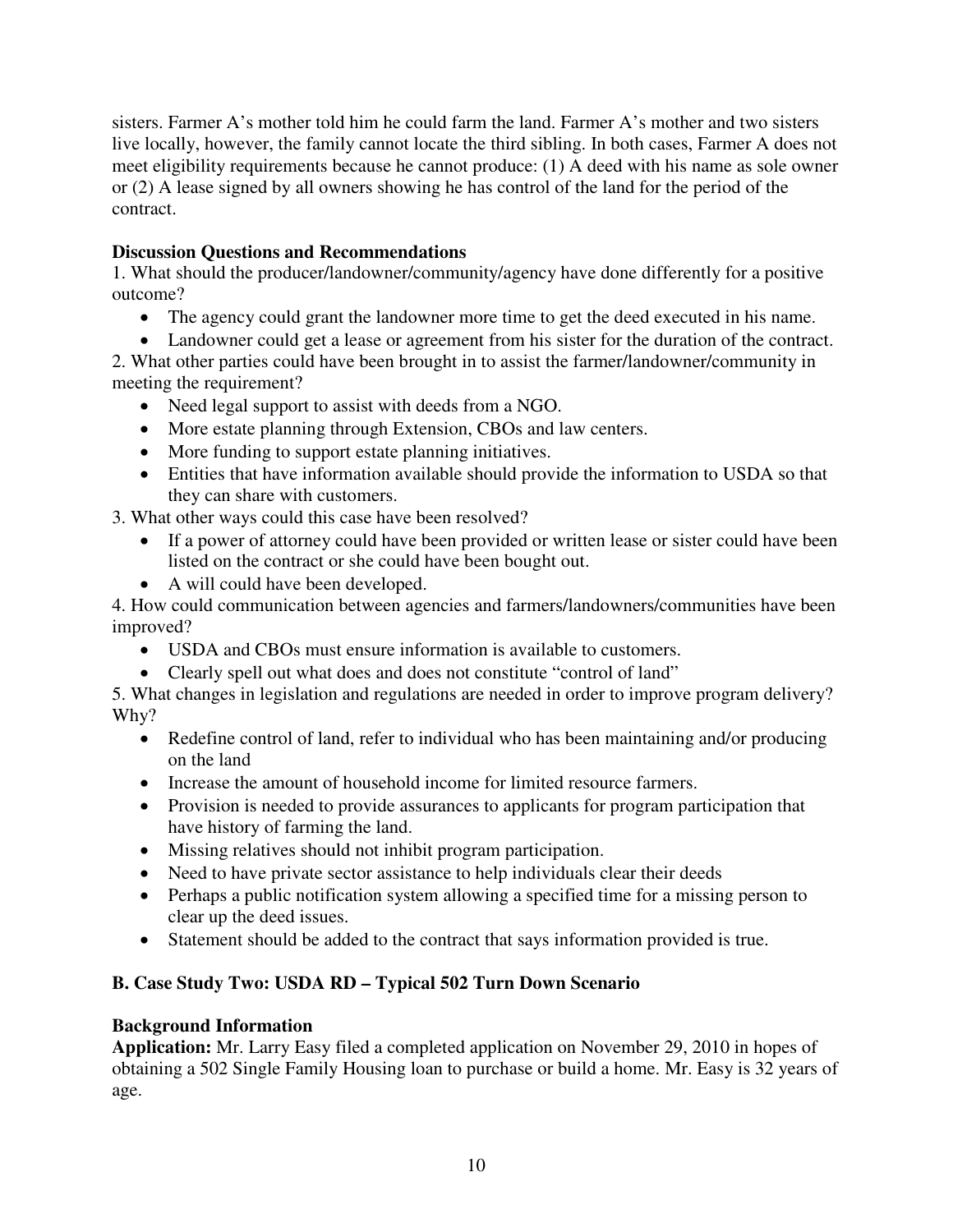**Income:** Mr. Easy has been employed as an LPN at the same work place for ten (10) years. His annual income is \$25,000.00 which places him in the low income limit for the county he plans to finance his home. He has no dependents.

**Repayment:** Mr. Easy has six (6) months remaining on his truck installment. His VISA card has a minimum payment of \$20.00 per month. His installment on the boat is \$125.00 per month. Quick Finance has an installment of \$50.00 per month with 12 months remaining. Assets: Mr. Easy has \$1500.00 in his savings account. His average two (2) month checking average balance is \$500.00.

**Credit:** A review of Mr. Easy's Residential Mortgage Credit Report (RMCR) displayed three (3) credit scores of 560, 580, and 540. His credit report revealed four (4) open accounts that are noted below.

| <b>No Fuss Finance</b>                           | Truck Loan 36 months reviewed:                           |
|--------------------------------------------------|----------------------------------------------------------|
|                                                  | 12/30 2/60 2/90                                          |
| In last 12 months:                               | $6/30$ $2/60$ $0/90$                                     |
|                                                  | <b>Click Credit Card</b> Credit Card 36 months reviewed: |
|                                                  | 15/30 1/60 0/90                                          |
| In last 12 months:                               | 4/30 0/60 0/90                                           |
| <b>Last Chance Bank</b> Boat 10 months reviewed: |                                                          |
|                                                  | 0/60<br>(1/9)<br>1/30                                    |
| In last 12 months:                               | 0/90<br>1/30                                             |

Agency requested explanation/reason and any documentation from Mr. Easy regarding circumstances that might have caused adverse credit to see if an exception/waiver could be considered. Mr. Easy did not respond.

**Application is denied. Reason:** Handbook-1-3550, 4.9 – "To be eligible for a Section 502 loan, applicants must demonstrate that they are reasonably able and willing to repay an Agency loan." Handbook-1-3550, 4.10 – "An applicant's credit record does not have to be perfect; a few instances of credit problems can be acceptable if an applicant's overall credit record demonstrates an ability and willingness to repay obligations." 7 CFR 3550.53(h) - "Applicants must have a credit history that indicates reasonable ability and willingness to meet debt obligations."

#### **Discussion Questions and Recommendations**

1. What should the producer/landowner/community/agency have done differently for a positive outcome?

- Client should always respond by verbal-written communication
- Offer education on financial literacy/credit
- Applicant should have responded and provided an explanation of his past delinquencies
- Agency personnel: need to become "multi-lingual", and explain policy in simple terms as well as follow-up with client
- Agency needs to adopt language that is known in the community and include in the policy language.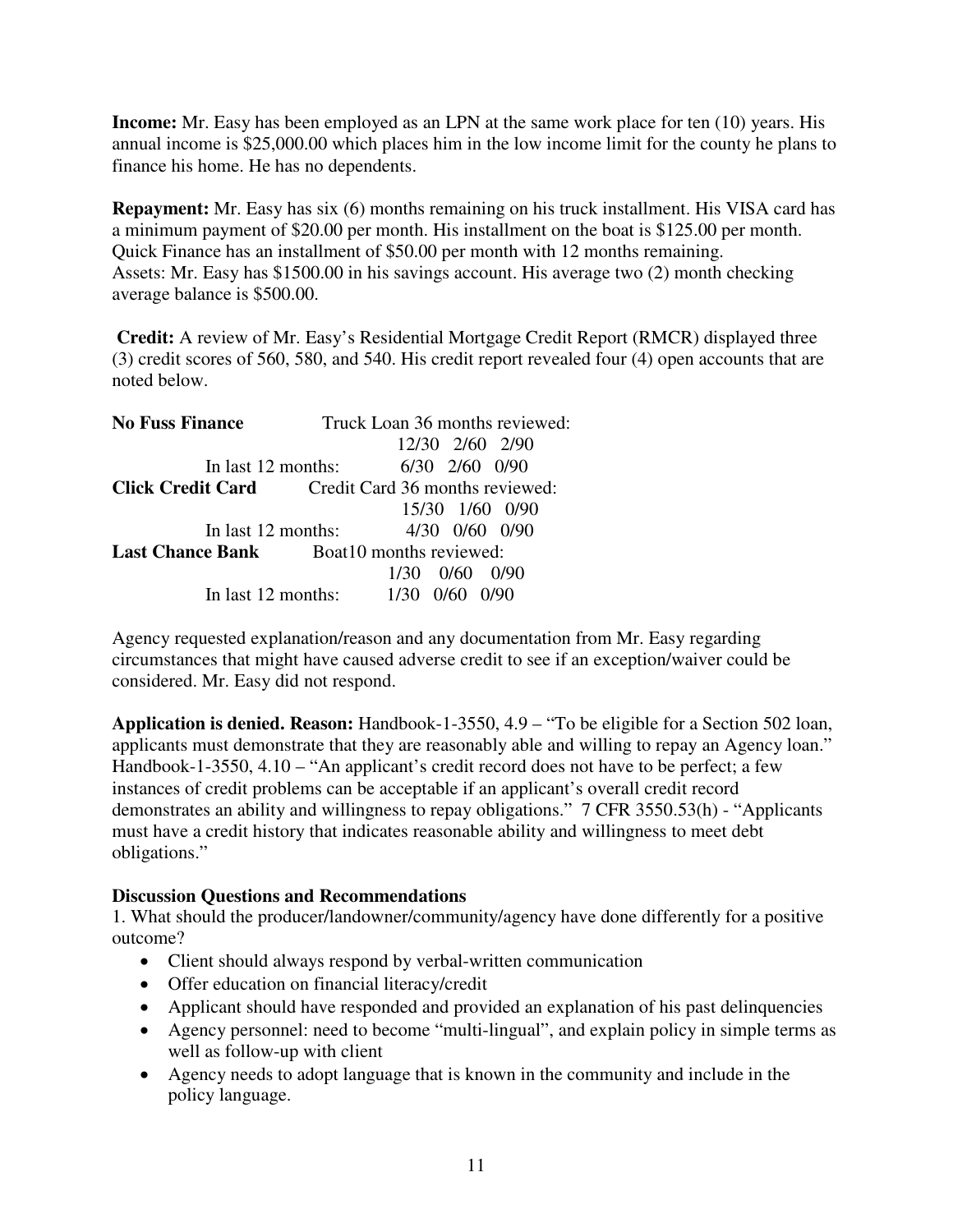2. What other parties could have been brought in to assist the farmer/landowner/community in meeting the requirement?

- Seek assistance from local CBOs
- Contact Habitat Humanity, local churches and neighbors.
- Host credit counseling seminars
- Contacted applicant's creditors to adjust due dates of payments; pre-borrower training, and loan officer should make a list of what the client needs to get the loan.

3. What other ways could this case have been resolved?

• The applicant could have used his existing assets to pay down some of his debt.

4. How could communication between agencies and farmers/landowners/communities have been improved?

- More communication to assess his history could have been applied
- Provide pre-qualification training to clients.
- Identify another loan agency to refer applicant to
- Conduct pre-conferences to discuss application and credit scores.

5. What changes in legislation and regulations are needed in order to improve program delivery? Why?

- More diverse workforce at Federal office
- Agency follow-up; customer service enhancement
- More education on available programs
- Certify letters to clients
- Clarify appeal rights
- Improve pre-loan conferencing services in agency offices.

#### **C. Case study Three: USDA NRCS – Irrigation Policy and Eligibility**

#### **Background Information**

Regulation 440-CPM-515.81

D. Ineligible Practices: (1) Ineligible practices are those: (a) Where the sole purpose is to enhance production without an identifiable conservation benefit or natural resource concern. Examples include: (i) Water Well (642) used to bring new land under irrigation is an ineligible practice. Water well (642) installed for irrigation must be used to increase efficiency of an existing irrigation system.

#### Regulation 440-515.52

A. (5) Have irrigated 2 out of the last 5 years to install water conservation or irrigation related practice.

Regulation 440-CPM-515.51 A. Producer Eligibility Criteria (1) Be a producer. A producer is all of the following: (c) Producing an annual minimum of \$1,000 of agricultural products.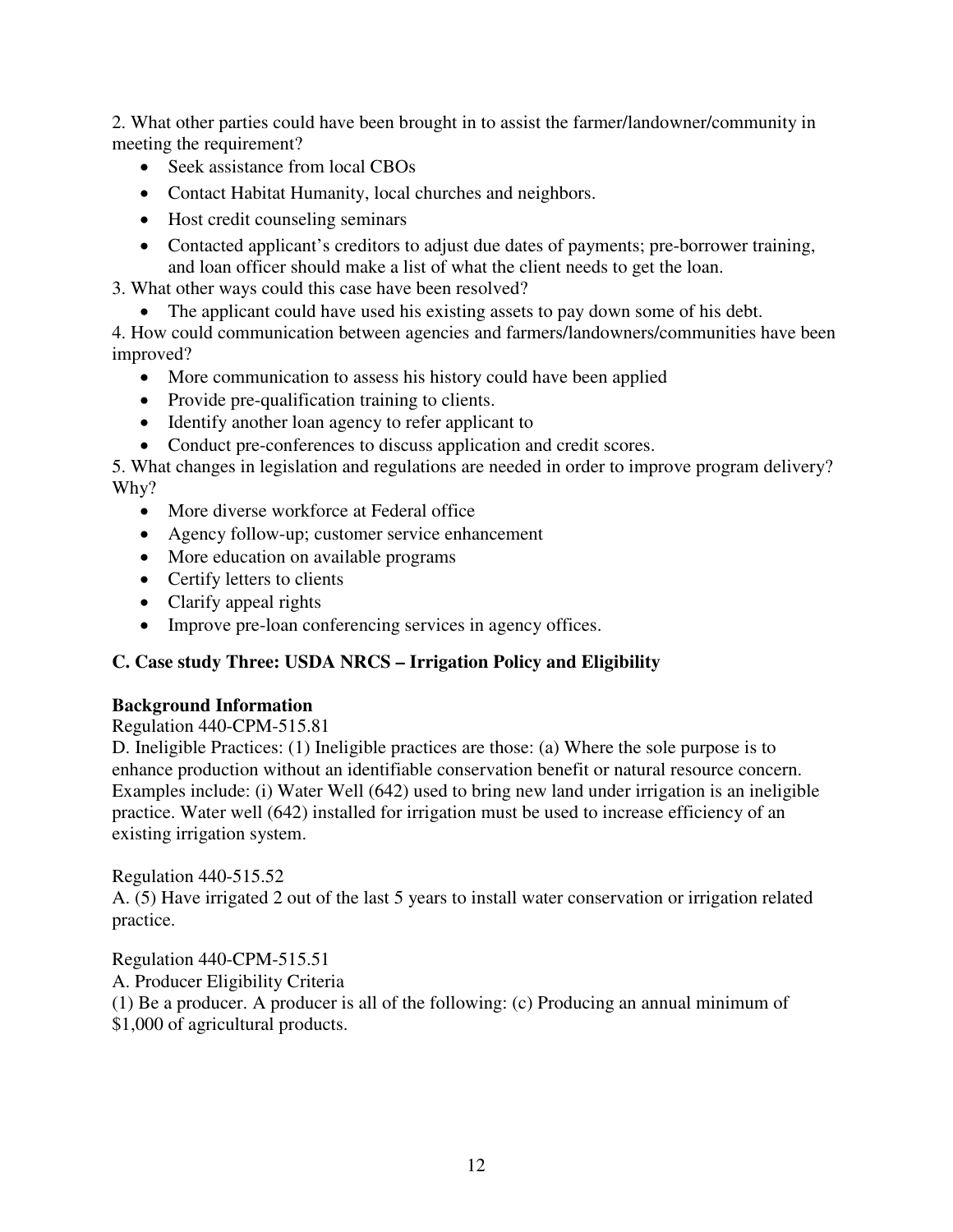#### Regulation 440-515.51

(4) Subsistence Producers: Individual and families engaged in agricultural production for subsistence purposes are eligible for EQIP if they meet the requirements of 440-CPM, Part 515, Subpart F. However, the value of the production of food and fiber, had it been sold, must be used to document the \$1,000 requirement if the production is: (a) The primary source of family consumption and use, or (b) Used in barter and trade.

## **Scenario**

Farmer B grows and sells vegetables at local markets. He has been irrigating the crops by hand. Farmer B enters the NRCS office to sign-up for plasticulture, micro-irrigation, and a well. He is told he is not eligible for the well due to lack of irrigation history (no existing irrigation system in place).

#### **Discussion Questions and Recommendations**

1. What should the producer/landowner/community/agency done differently for a positive outcome?

- The Agency should consider the size, operation type and use the information to make a case by case decision.
- Offer cheaper irrigation alternatives, define what records are acceptable and apply the definition of irrigation broadly.

2. What other parties could have been brought in to assist the farmer/landowner/community in meeting the requirement?

• Seek assistance from CBOs, Soil and Water Conservation Districts, Extension and educational institutions. Neighbors, CBOs and productions yields can corroborate the farmer's history.

3. What other ways could this case have been resolved?

- Encourage farmer to record history of watering
- On-site determination with possible resolutions, refer producer to other agencies that can offer assistance.

4. How could communication between agencies and farmers/landowners/communities have been improved?

- Work closely with the agency, Extension, CBOs to ensure a liaison is present to represent all parties.
- Conduct an in-person meeting to discuss conservation benefits.

5. What changes in legislation and regulations are needed in order to improve program delivery? Why?

• Clarity or flexibility of legislation

## **D. Case Study Four: USDA FSA – Credit Worthiness**

#### **Background Information**

Operating loan funds may only be used for:

[7 CFR 764.251(a) (10)] Refinancing farm-related debts other than real estate to improve the farm's profitability...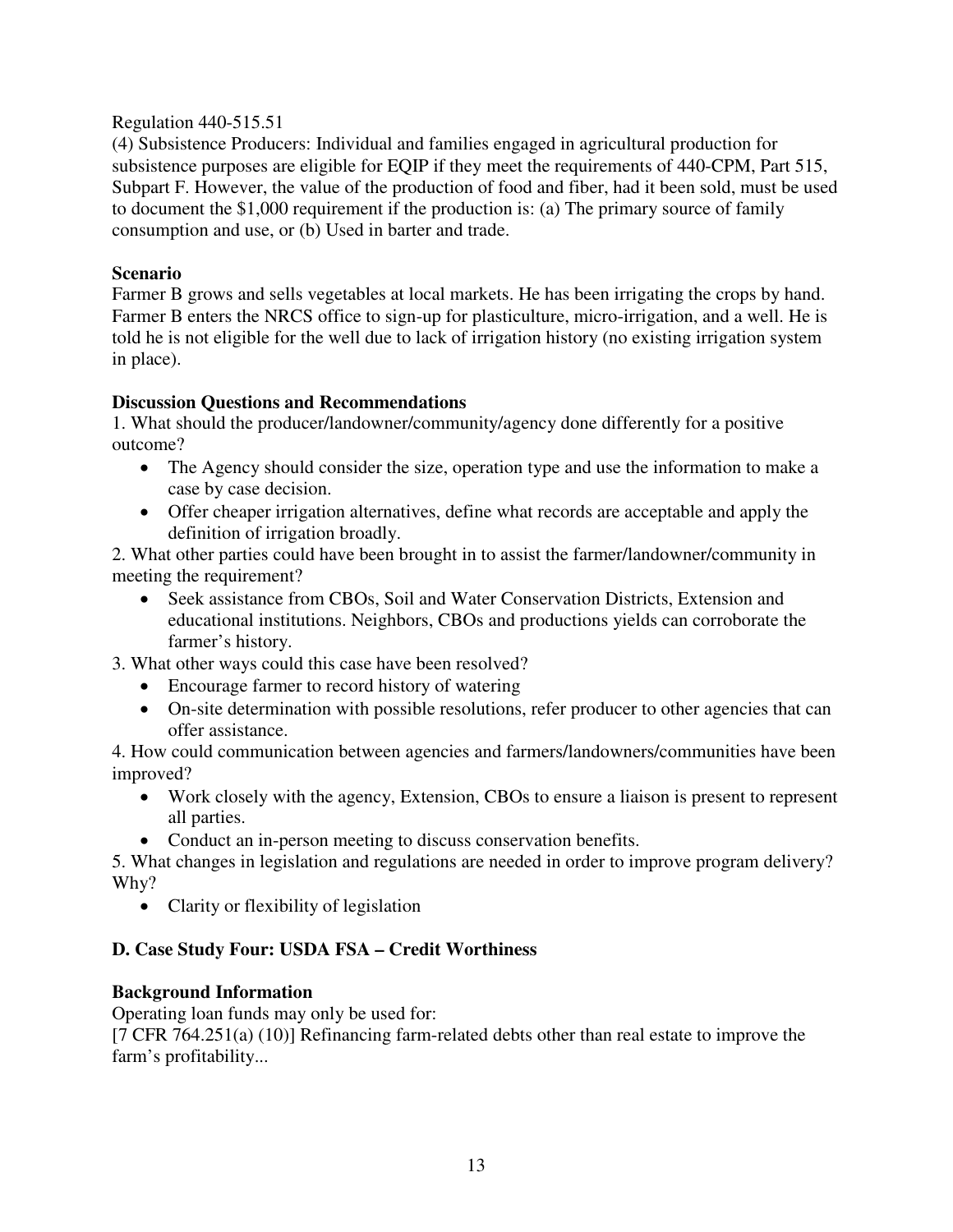## **Scenario**

Applicant submitted an application for an operating loan to purchase equipment for a cattle operation. A review of the applicant's credit report revealed a substantial amount of debt in collections. After further discussion and review it was determined the debt was the result of unpaid medical bills. Current policy does not allow the refinancing of medical debt (nonfarm debt). The inability to refinance nonfarm debt especially medical debt is an obstacle that caused not only this applicant but many loan applicants the inability to cash flow. Creditor information is used to determine creditworthiness and feasibility of loan repayment.

## **Discussion Questions and Recommendations**

1. What should the producer/ landowner/community/agency have done differently for a positive outcome?

- Agency staff should review the application with farmers to ensure clarity of the information.
- Producers should contact and seek assistance from hospital to work out medical payment plan.
- Applicant should submit bills to FSA to show current payment history.
- All parties should restructure information records to reflect \$1,000 worth of productivity to meet the requirement
- Reconstruct medical debt with the provider, and if collateral is sufficient FSA should grant the loan

2. What other parties could have been brought in to assist the farmer/landowner/community in meeting the requirement?

• Credit counselors, 1890 institutions, local faith-based organizations and CBOs.

3. What other ways could this case have been resolved?

- Communicate with producer what they need to do to resolve debt issues.
- Agency should provide detailed fact sheets
- Agency could provide record keeping system templates through outreach and education.
- Applicant should seek a repayment plan with the medical provider prior to applying for loan.

4. How could communication between agencies and farmers/landowners/communities have been improved?

- Loan officer should take the extra steps in referring SDFs to a credit counselor.
- A fact sheet should be made available during pre-application trainings to provide basic information.
- FSA should conduct more face-to-face meetings to explain the programs in an effort to increase SDF participation.
- FSA should work more closely with 1890s and CBOs to develop a comprehensive program targeted towards SDFs.

5. What changes in legislation and regulations are needed in order to improve program delivery? Why?

- Exempt medical bills from farm loan considerations
- If there is documentation of an improved payment history it should be taken into consideration regarding credit worthiness.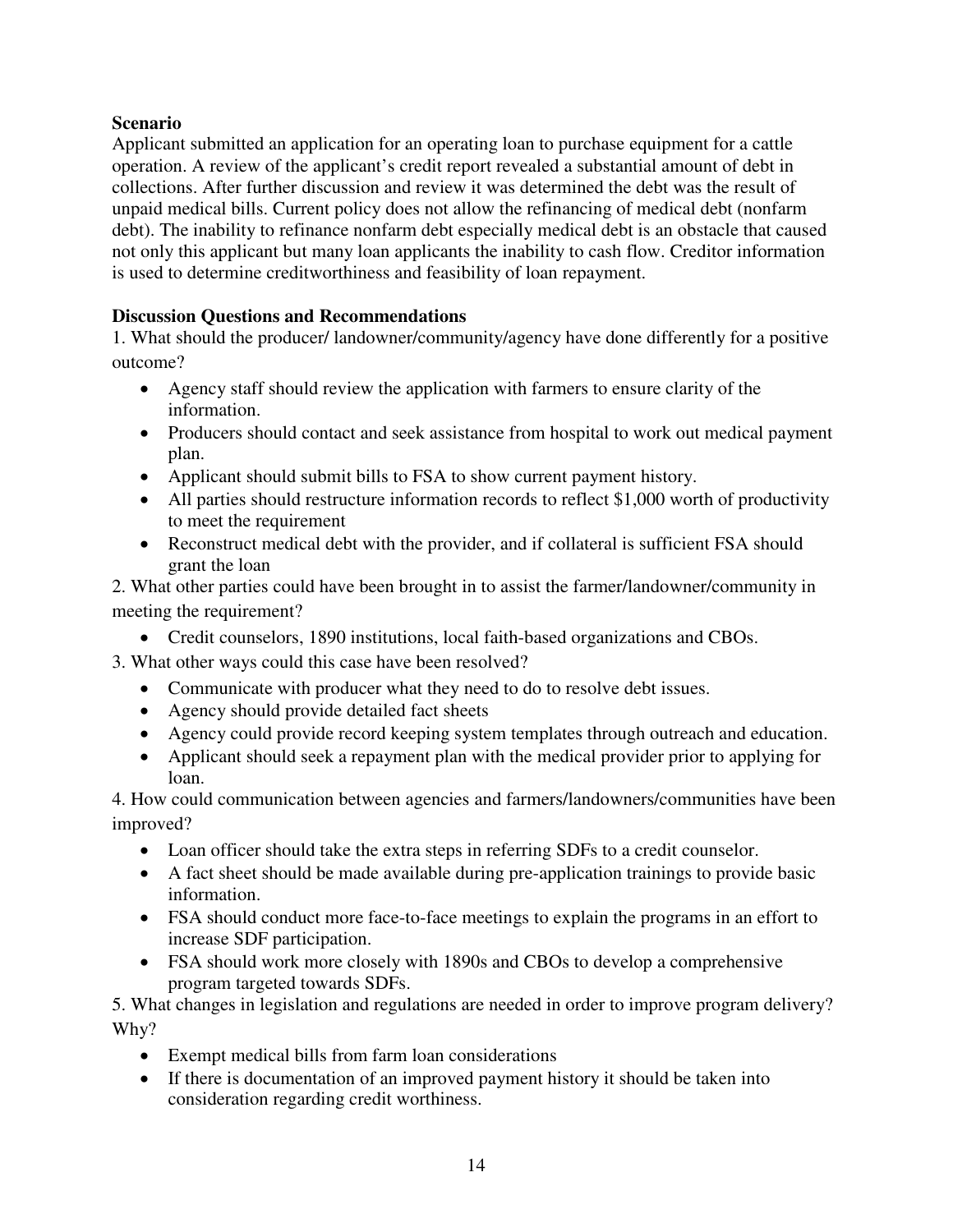- Policy should consider unexpected hardships (i.e., medical bill)
- 2012 Farm Bill should complete a study reviewing how other government agencies handle the treatment of outstanding medical debt. For example, what does the Small Business Administration do when approving loans?
- Allow an appeal process and communicate this to potential applicants that will allow them to pay 10% of their last year's AGI (Adjusted Gross Income) from their 1040 or 10% of their medical bill expenses.
- Add exemptions for nonfarm medical debt for SDFs only.

## **E. Case Study Five: USDA NRCS – Socially Disadvantaged Terminology**

## **Background Information**

According to Section 2501(e) (2) of the Food, Agriculture, Conservation, and Trade Act of 1990 (7 USC 2279(e) (2)), a Socially Disadvantaged Farmer or Rancher (SDA) is defined as a farmer or rancher who is a member of a "Socially Disadvantaged Group." Therefore a "Socially Disadvantaged Farmer or Rancher" is defined as:

Socially Disadvantaged Group - a group whose members have been subjected to racial or ethnic prejudice because of their identity as members of a group without regard to their individual qualities. The definition that applies to Titles I, V, and VI includes members of a group subject to gender prejudice, while the definition that applies to Titles II, IX, XII, and XV does not. Title XIV and the Education and Risk Management Assistance provision in Title XII do not make specific reference to the statutory definition of socially disadvantaged farmer or rancher.

Socially Disadvantaged Farmer or Rancher - a farmer or rancher who has been subjected to racial or ethnic prejudices because of their identity as a member of a group without regard to their individual qualities. This term means a farmer or rancher who is a member of a socially disadvantaged group. Specifically, it means a group whose members have been subjected to racial or ethnic prejudice because of their identity as members of a group without regard to their individual qualities. Those groups include African Americans, American Indians or Alaskan natives, Hispanics, and Asians or Pacific Islanders.

Definition of … Term "Socially Disadvantaged" as defined on the NRCS-CPA-1202 Appendix G: The term "Socially Disadvantaged" means an individual or entity who is a member of a socially disadvantaged group. A socially disadvantaged group is a group whose members have been subject to racial or ethnic prejudice because of their identity as members of a group without regard to their individual qualities. These groups consist of the following:

- American Indians or Alaskan Natives
- Asians
- Blacks or African Americans
- Native Hawaiians or other Pacific Islanders
- Hispanics.

*Note:* Gender alone is not a covered group for the purposes of NRCS conservation programs. And entities reflect a broad interpretation to include partnerships, couples, legal entities, etc.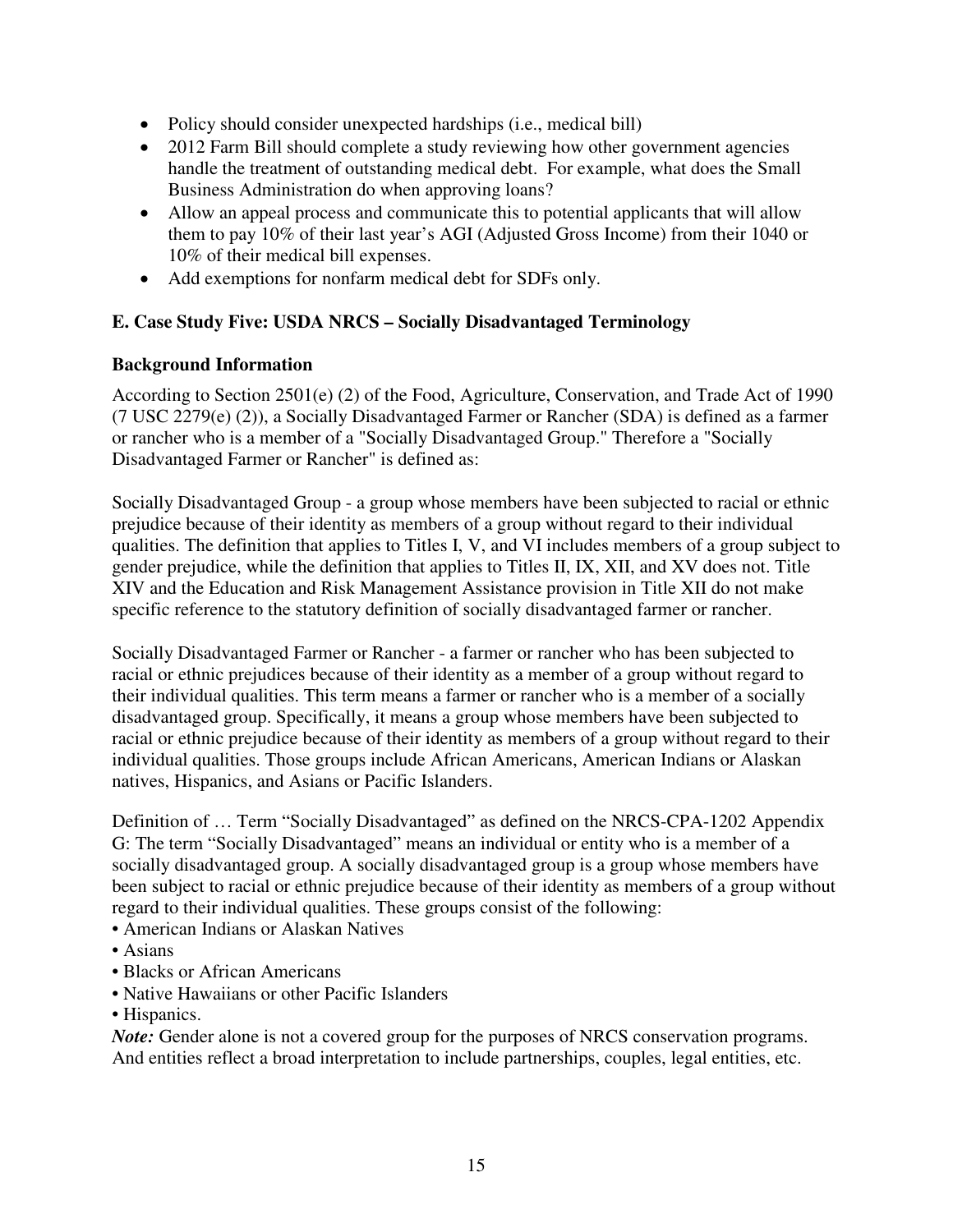## **Scenario A: Socially Disadvantaged Terminology**

An African American producer applied for EQIP. The NRCS employee and producer reviewed the NRCS-CPA-1200 application together. The NRCS employee ensured the applicant was made aware of the opportunity to check the box "Are you applying for program benefits as a socially disadvantaged farmer or rancher?" resulting in the applicant expressing that this label was insulting to him as an African American. Being a "beginning farmer", the applicant felt legitimately eligible and was not offended by signing up for this higher-rate of financial assistance. The NRCS employee indicated the applicant would not have signed up as socially disadvantaged, even if the beginning farmer and rancher category had not been available.

#### **Scenario B: Socially Disadvantaged Terminology**

A producer was reviewing his EQIP application with an NRCS field office employee. The NRCS employee observed that the applicant was "white" and reviewed the definition of "socially disadvantaged". The applicant replied that he was an American Indian brought up on a reservation and spoke his native language fluently. After a cordial interchange of the person's upbringing as an American Indian (the NRCS employee was also of American Indian heritage), the applicant responded, "I did not know that I was socially disadvantaged", laughed a bit and appeared embarrassed. The applicant checked the "socially disadvantaged" box.

#### **Scenario C: Socially Disadvantaged Terminology**

A meeting (similar to a Local Work Group meeting) was held at an Extension Office to discuss outreach activities and other topics. Participants were local farmers and ranchers and representatives from various agencies. During the discussion, the term "socially disadvantaged" was used. One Hispanic farmer stood up and said that he was offended by the term "socially disadvantaged". He said that he preferred the term "minority" or "underserved" and that they (the members of the so-called group) should be called what they are, implying "minorities" or "Hispanics".

## **Scenario D: Socially Disadvantaged Terminology**

A farmer submits an EQIP application. He was a second generation American whose parents were from the Indian sub-continent. Upon reviewing the application with the NRCS employee, the applicant asked, "Why are you using the term "socially disadvantaged?" He felt the term referred to low-income status. The NRCS employee explained that the term meant "historically underserved minority groups" and did not refer to economic status. The NRCS employee spent about 10-15 minutes discussing the topic with the applicant to ensure there were no misunderstandings or hard feelings. The applicant checked the socially disadvantaged box on the NRCS-CPA-1200 form.

#### **Discussion Question and Recommendations**

1. What should the producer/landowner/community/agency have done differently for a positive outcome?

- Agency should have user-friendly definition and outline of benefits as related to USDA Programs (NRCS, FSA and RD)
- Agency work closer with producer to get information throughout communities through Communication/Training (Outreach Efforts)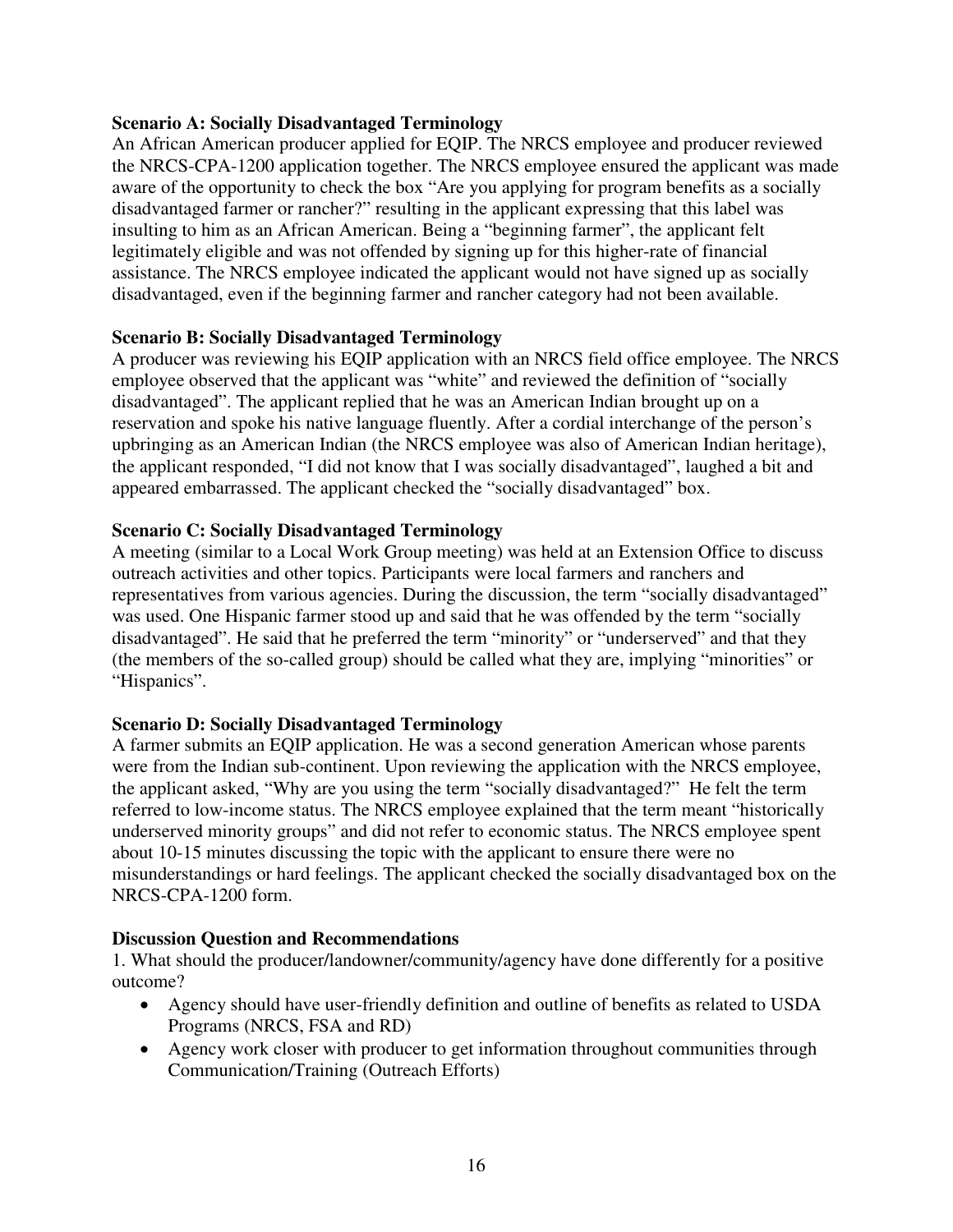- Consider revising term from "Socially Disadvantaged" to "Underserved" or "Minority Group"
- Agency representative should not assume client status
- NRCS Online Application
- The terminology should be changed, or explained better; in one of the scenarios, it was not initially obvious to the applicant that he/she was a SDF, since he/she didn't initially check the box. In that case, it was the agency official's responsibility to explain what the meaning was and he/she did so.
- SDF label is very much stigmatized, there is a definite need for education as well as communication and organization is vital to increasing the participation with minority farmers. NRCS needs to explain the requirements and the do's and don'ts to ensure fair treatment, we can rewrite the farm bill but if NRCS employees do not do what they are supposed to do the problems will continue.
- Agree with previous comments to increase outreach and education, providing information when farmers visit the state office. Applicants need to know what they are getting into, they need to be prepared to supply certain information, and they need to have specific items prior to entering the office. SDF is not favorable but they need to know what the definition means, not dumbed down, come in and apply for programs or loans and not be shocked by the term. Meaning they already should know they are part of the SDF group; the thing we don't want to happen is to not apply for a program or loan because of the stigma.
- USDA employees need to know who they are working with; random checks and audits; need to be checks and balances in place.

2. What other parties could have been brought in to assist the farmer/landowner/community in meeting the requirement?

- Train community residents
- Identify low-income communities, conduct training/listen sessions (Farmers-training farmers)
- Agency: Explain definition and benefits as it relates to program or loan
- Producer: Should carry back information to community-lead by example
- Agent: Better Training
- Policy needs to be explained in writing, to allow the applicant to make the decision; if that does not work, then there will be a need to host community meetings, i.e., extensive outreach
- Need to bring people to the table in the community who are success stories. This will increase the trust of the agency, also making sure that clients understand their roles and responsibilities in the two party agreements to break down the barriers. Improve the communications to build trust to dissolve the perceptions of the past.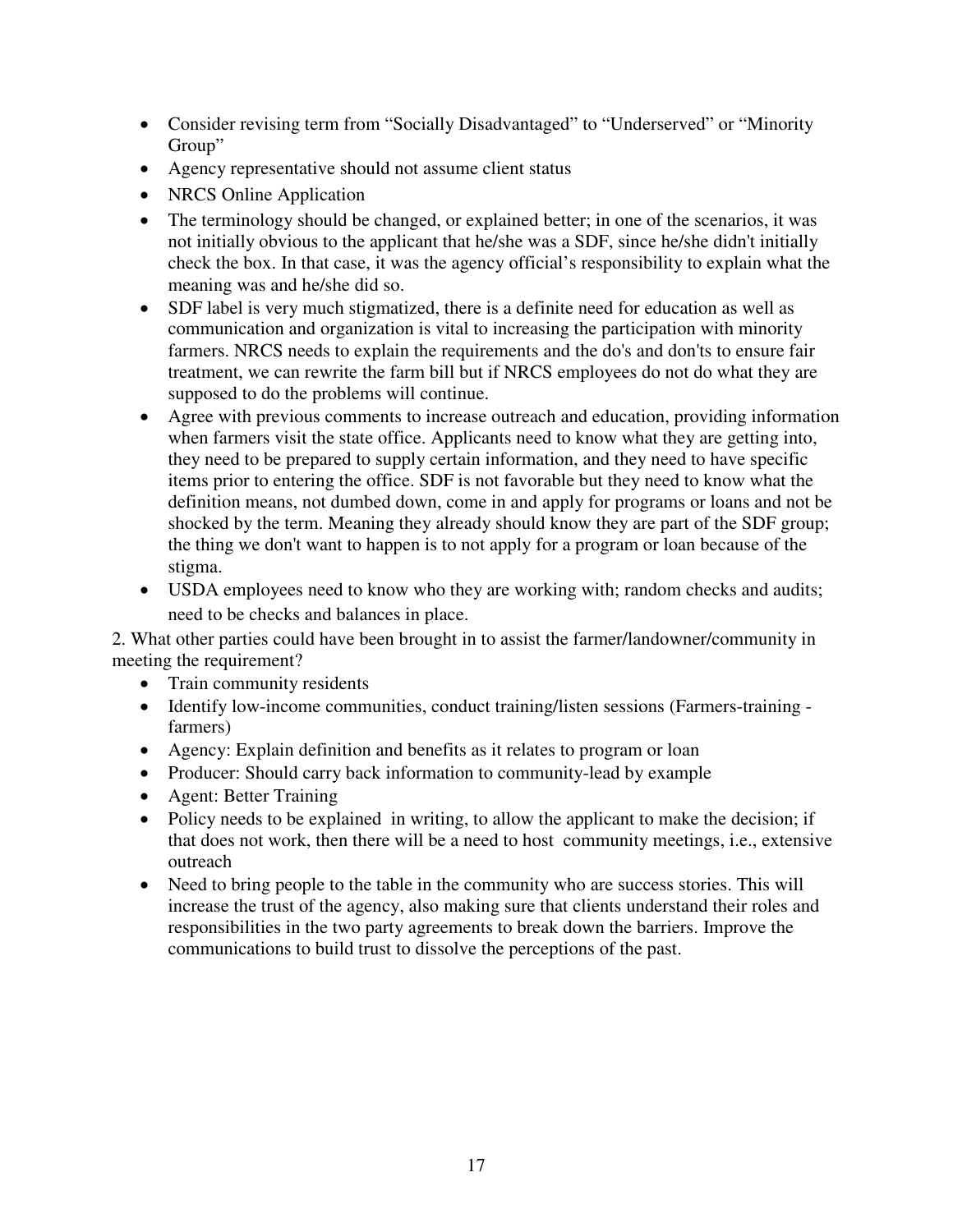- 3. What other ways could this case have been resolved?
	- Agency representative display interest in client needs/concerns
	- Community training or train local leaders to assist in efforts (Outreach)
	- Provide regular training to community.
	- Farmers listen to other farmers.
	- Review documentation
	- Properly communicating or explaining term
	- The scenarios are about an attitude fostered by a definition, with a stigma attached. A group of people were concerned and gender was also a consideration that was a factor in devising the definition. Similar to minority contracts, once applied you are tagged as being a recipient of "free money". The definition is simple; it fits a large majority of limited resource or low-income farmers. We need to improve outreach through grassroots organizations and 1890 Universities; these are not well-funded; fund the 1890s to conduct outreach programs; don't have to change the term socially disadvantaged.

4. How could communication between agencies and farmers/landowners/communities have been improved?

- Improve Communication (Outreach)
- Training on definitions and how they apply; Group training
- When the SDF definition came out, there should have been a public call or rally to change the definition. In rural communities these people can be socially disadvantaged and they are taking it offensively because it has not been properly explained to them
- Communications between agencies could be improved by better marketing programs.
- SDF need to be explained better so their participation is not avoided. Being trained to explain the programs in simple terms and information sharing with communities is essential.

5. What changes in legislation and regulations are needed in order to improve program delivery? Why?

- Improve communication (outreach)
- Training on definitions and how they apply; group training; community training or local leaders.
- List "Race" instead of term "Socially Disadvantaged"
- Use less offensive language
- Impact of race, religion, and relationships during interactions between applicants, CBOs and agency representatives
- Definition is offensive, i.e., "Socially Disadvantaged"
- The term needs to be amended
- As we move forward, let us develop better relationships.
- SDF is not a meaningful term, amending the 2012 Farm Bill replacing it with "historically disadvantaged farmer."
- Clarification in legislation is preferable; make sure people have access to simple explained policy definitions.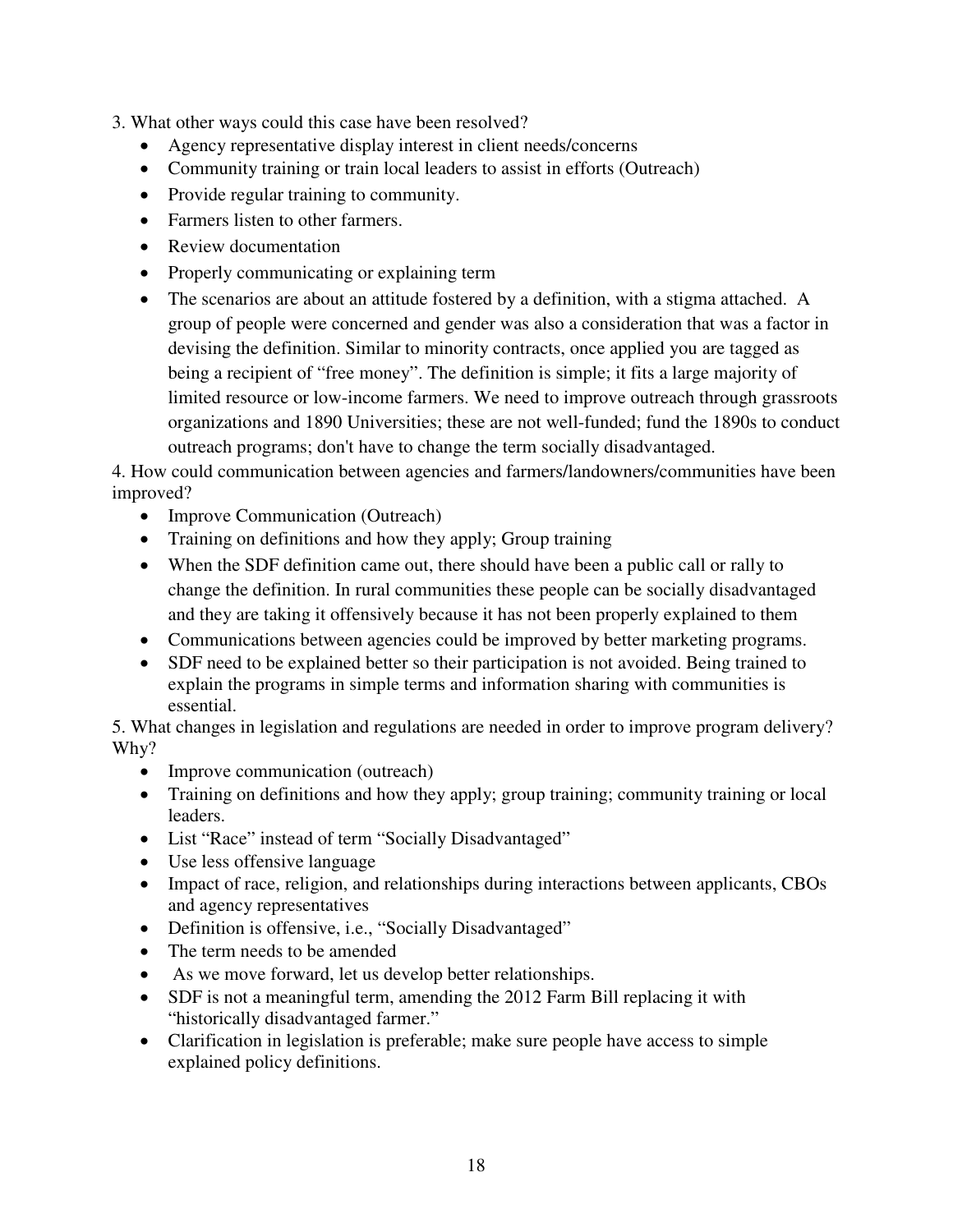## **F. Case Study Six: USDA RD -- Typical 504 Turn Down Scenario**

## **Background Information**

**Housing 504 Repair Loan Application:** Mary Smith submits a completed application for a USDA Rural Development Single Family Housing 504 repair loan for the home she owns and lives in. The application is for \$15,000 in loan funds. Ms. Smith also submits all her personally required documentation.

**Property:** A field visit is conducted on Ms. Smith's home after receiving her completed application. The dwelling was found to be in an eligible area and all the repairs to be done are eligible for 504 loan funds. Ms. Smith is advised to solicit at least 3 bids for the repair work.

**Credit:** After ordering and receiving a RMCR (Residential Mortgage Credit Report) Ms. Smith's credit scores are 702, 683, and 691, with a middle score of 691 and no outstanding judgments in a U.S. Federal Court; Ms. Smith's credit is acceptable.

**Income:** Ms. Smith is 66 years of age (elderly household) and receives Social Security Retirement Benefit as her sole source of income. Her benefit is \$908 per month, \$10,896 per year. Ms. Smith's income is below the poverty level for a one-person household in the county she lives in; therefore, she does meet the program income requirements.

**Repayment Ability:** After reviewing Ms. Smith's income and her household monthly budget it is determined that she does have repayment ability to make the necessary loan payment of \$68.98 per month.

**Assets:** Ms. Smith has two bank accounts, one savings and one checking. The savings account has a balance of \$1,119 and the average two month balance in the checking is \$402. Ms. Smith also has a one-quarter interest in 250 acres of land which she inherited. Her interest is valued at \$75,000.

**Application is denied – Reason:** HandBook-1-3550, 12.4 (c) – "The limitation on nonretirement assets for elderly households is \$20,000." 7 CFR 3550.103 (e) – "Applicants must be unable to obtain financial assistance at reasonable terms and conditions from non-RHS credit or grant sources and lack the personal resources to meet their needs. Elderly families must use any net family assets in excess of \$20,000 to reduce their section 504 request."

#### **Discussion Questions and Recommendations**

1. What should the producer/ landowner/community/agency done differently for a positive outcome?

- The applicant has to submit a form with her direct deposit information and Social Security number.
- For a positive outcome, a checklist for initial requirements should clarify options for applicant.

2. What other parties could have been brought in to assist the farmer/landowner/community in meeting the requirements?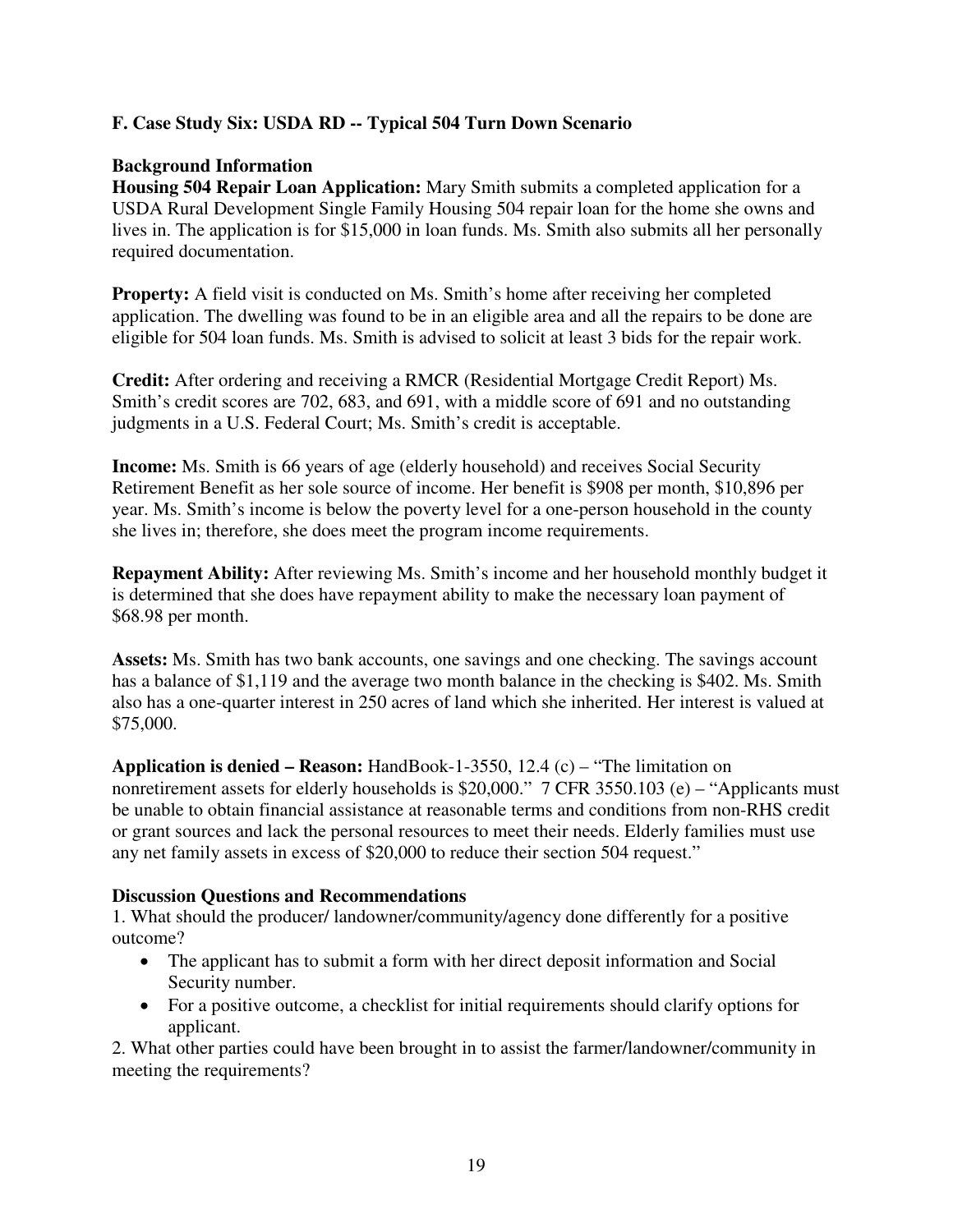- County agents, non-governmental organizations, community-based organizations, etc. could have been involved.
- Assistance from Extension, CBOs can help with education about program.

3. What other ways could this case been resolved?

- Streamline application process to help all people
- Hardship should have been chosen over waiver
- Resolution options recognition of the nature of heir property and removing it from the regulations; grants to meet the need of homeowner

4. How could communication between agencies and farmers/landowners/communities have been improved?

- Requirements should be explained in advance
- Decrease the number of acronyms used
- A checklist needed for special cases (hand written or computerized)
- Communications about the requirements should be explained early in the process

5. What changes in legislation and regulations are needed in order to improve program delivery? Why?

- The regulation should be changed to allow a \$200,000 asset exclusion.
- Loan process should not include the asset in the review if there is the ability to pay.
- If the loan is not repaid, or there is a change in income flow, encourage simplification and review the application.
- In reviewing and re-writing the policy, grassroots voices should be included in the process.

## **G. Case Study Seven: USDA FSA – Youth Loans**

#### **Background Information**

Governing Regulations Regulation 31 C.F.R. § 285.13 Barring delinquent debtors from obtaining Federal loans or loan insurance or guarantees

Regulation 31 C.F.R. § 285.4 Offset of Federal benefit payments to collect past-due, legally enforceable nontax debt

#### Regulation 31 C.F.R. § 285.2

Offset of tax refund payments to collect past-due, legally enforceable nontax debt

Youth completed application package for a youth loan in the amount of \$5,000. Loan was approved and funds distributed. After two years of payments the youth's account became delinquent (non-payment). Guardian explained that proceeds from the sale of livestock were used for the purchase of other needed items (e.g. feed, family living items) instead of applying to the loan as required. This was an improper use of funds, and as a result the loan was accelerated and eventually charged-off for non-payment of account. These circumstances have caused many youth borrowers to become ineligible for additional loans and any other Federal benefits (e.g., student loans).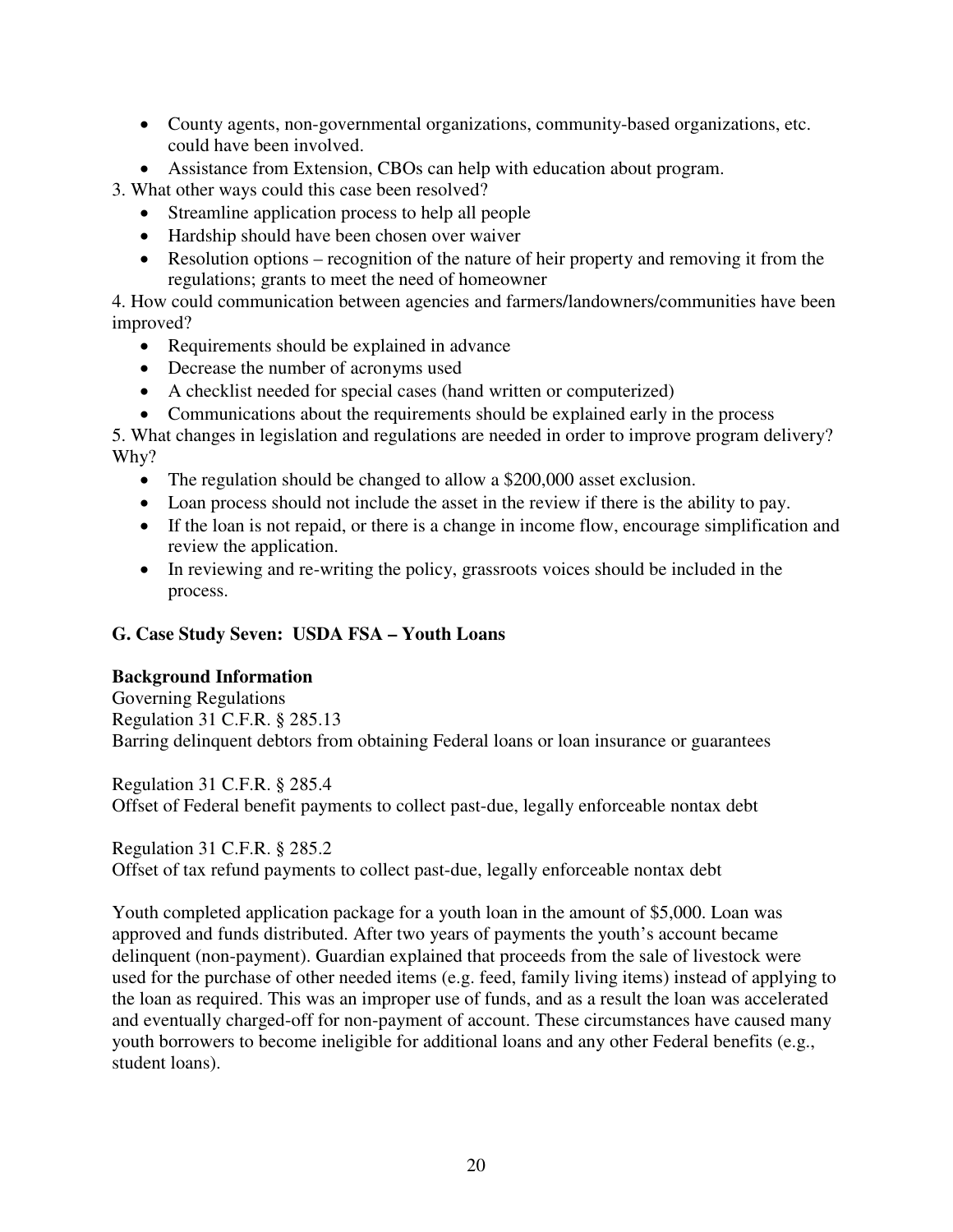## **Discussion Questions and Recommendations**

1. What should the producer/ landowner/community/agency have done differently for a positive outcome?

- Child/guardian should have contacted the loan officer before the loan came in default
- The applicant/participant should not have used the funds for other or family needs
- Cosigner and signer could have taken the loan to a third party for review or be required to attend a pre-loan conference. A question at this review or conference could have been: "are you sure you still want to take out the loan?"
- Parents should have been more informed of debt obligations; rescheduling; better termination of loan usage; assistance to the family since low income; check and balances in the process, i.e., use of 1890 Universities or agricultural economics departments.

2. What other parties could have been brought in to assist the farmer/landowner/community in meeting the requirements?

- Encourage the use of business mentors
- Need stronger mentoring
- 3. What other ways could this case have been resolved?
	- Defer loan for 6 to 12 months, until family could begin loan repayment process
	- Should have restructured the loan
	- More FSA training

4. How could communication between agencies and farmers/landowners/communities have been improved?

- Better explanation for the youth and the parents
- Need to do role playing and scenarios with parents to indicate the seriousness of loan applications

5. What changes in legislation and regulations are needed in order to improve program delivery? Why?

- Agencies should notify borrower after first month's payment was missed. Mediation process should be engaged.
- Parent and child must have mandatory training
- 50/50 match loan/grant with proper documentation
- Half operating funds upfront, upon repayment or proper documentation/status review then second half of loan is dispersed.
- Remove statute 31 C.F.R ss 285.13 barring delinquent youth from obtaining additional or other loans, especially education loans.
- In the case where a parent is taking control of the child's loan and misusing it, the parent should sign for the loan so that the child's credit is not affected.
- Amend legislation in order to eliminate youth credit history, require a parent co-signor, and make the parent financially responsible.
- Stronger mentoring should be required.
- Stricter regulation of loans and need to address hardship situations
- Need to change the age limit to 16
- Send the loan to a local 4H to let them administer the loan

The recommendations are a reflection and summarization of hours of lively discussions that were stimulated by the questions and brought to life by the participants. Critical to the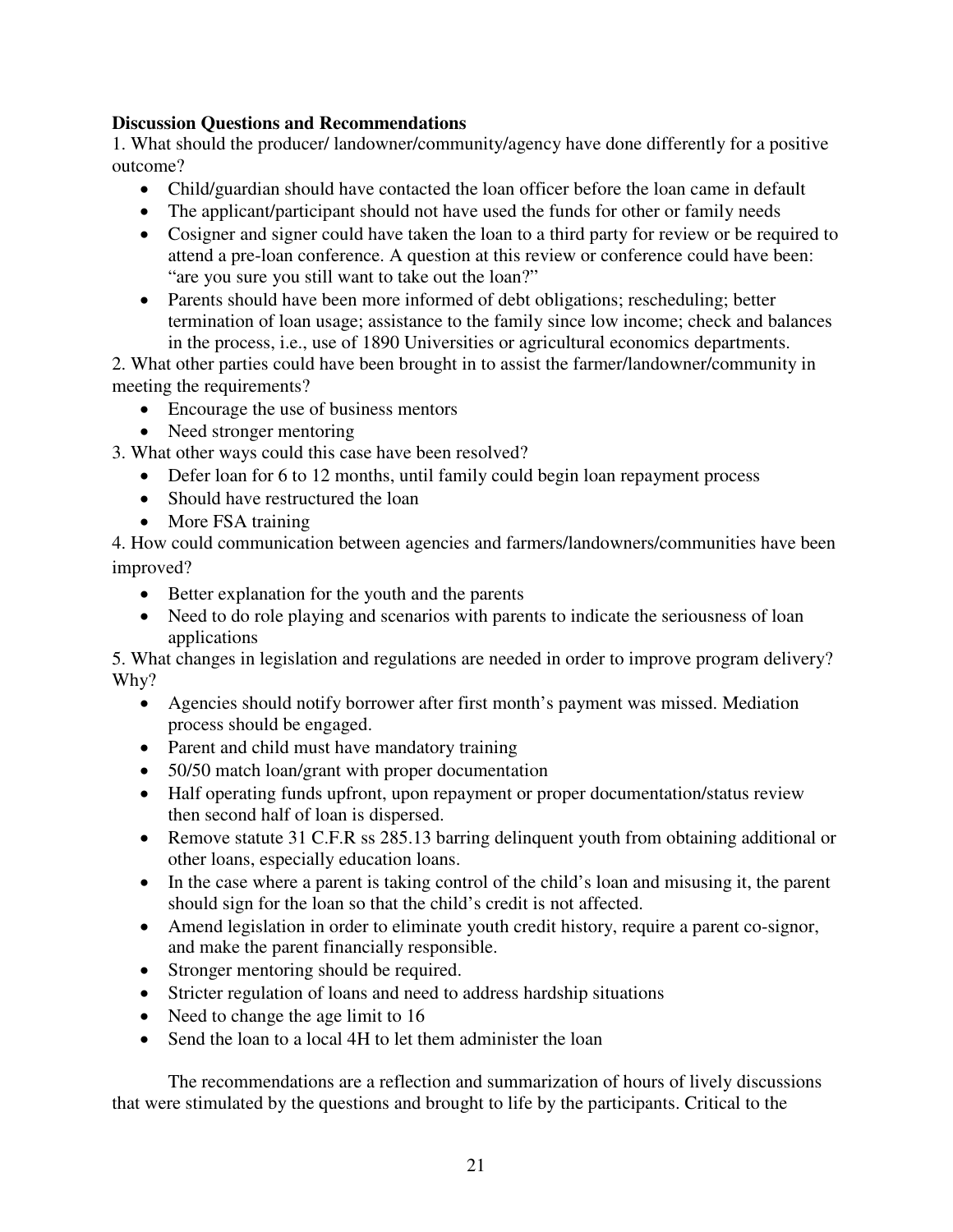discussion process was the cross section of diverse, committed people in each group. Recall that many were senior agricultural professionals, who had been selected to participate because of their sincere interest in positive change in USDA service delivery to SDFs and rural communities. Farmers from six states, university Extension and research faculty and staff, students and leaders of CBOs were in each group. The recommendations included short-, medium-, and long-term solutions. The long-term solutions would require policy changes at the Congressional level. However, short- and medium-term solutions could be addressed by the persons at the conference and their colleagues in respective states. The USDA employees, 1890 Land Grant University faculty and staff, farmer-leaders, and CBO leaders from respective communities had the power to take small steps and begin the process of improving access to programs and services, immediately, especially if they work together.

#### **Small Steps Forward**

The conference itself manifested change. During the conference, Secretary Tom Vilsack and President Gilbert Rochon signed an MOU to establish the Carver Integrative Sustainability Center, which is a partnership of NRCS, FSA, RD and other USDA agencies and Tuskegee University which focuses on bridging the gaps between SDF and rural community needs, and provides access to resources historically off limits because of USDA policies/regulations/actions. NRCS irrigation and hoop house opportunities abound throughout the southern states and nation providing new opportunities for small farmers and FSA instituted the micro-loan program (\$35,000 or less) for small farmers. Other examples spawned from the spirit of the 2010 PAWC include the NRCS Irrigation project for SDFs; which provided drip irrigation and solar power to SDFs who are members of the Alabama Small Farmers Cooperative (eight counties). The private sector participated through the Walmart Foundation funded project "Sustainable Agriculture Consortium for Historically Disadvantaged Farmers" that sought to encourage SDFs in five states (AL, AR, GA, MS, and TX) to work together and market fruits and vegetables to commercial markets. Another new initiative that holds promise for enhancing access to USDA programs and USDA's relationship with rural communities is the USDA "Strike Force" Initiative that was expanded in 2012 to include states across the nation with persistent poverty counties. The "Strike Force" Initiative encourages agencies working across boundaries and integrally with CBOs and Land Grant Universities to fill gaps and meet needs in new ways that serve underserved communities, especially those in rural areas.

#### **Conclusion**

The purpose of this article was to assess attempts by the USDA to deal with reducing or eliminating discriminatory practices toward SDFs in its programs. CRAT was established in 1997 in an effort to change the USDA's civil rights practices. CRAT released 92 recommendations, including adopting and enforcing a policy that the Department would take the appropriate adverse or disciplinary action against any manager found guilty of reprisal against any USDA employees or customers; creating more simple paperwork process for filing discrimination complaints; and establishing a new Civil Rights Office that handles employee and program complaints. As a result of the CRAT Report, certain gains were achieved, for example, increasing funding to SDF programs and increasing minority representation on FSA state committees. An offshoot of the CRAT Report was the set of 2008 Diversity Initiatives such as the Beginning Farm and Rancher Development Program, Value-Added Producer Grant Program,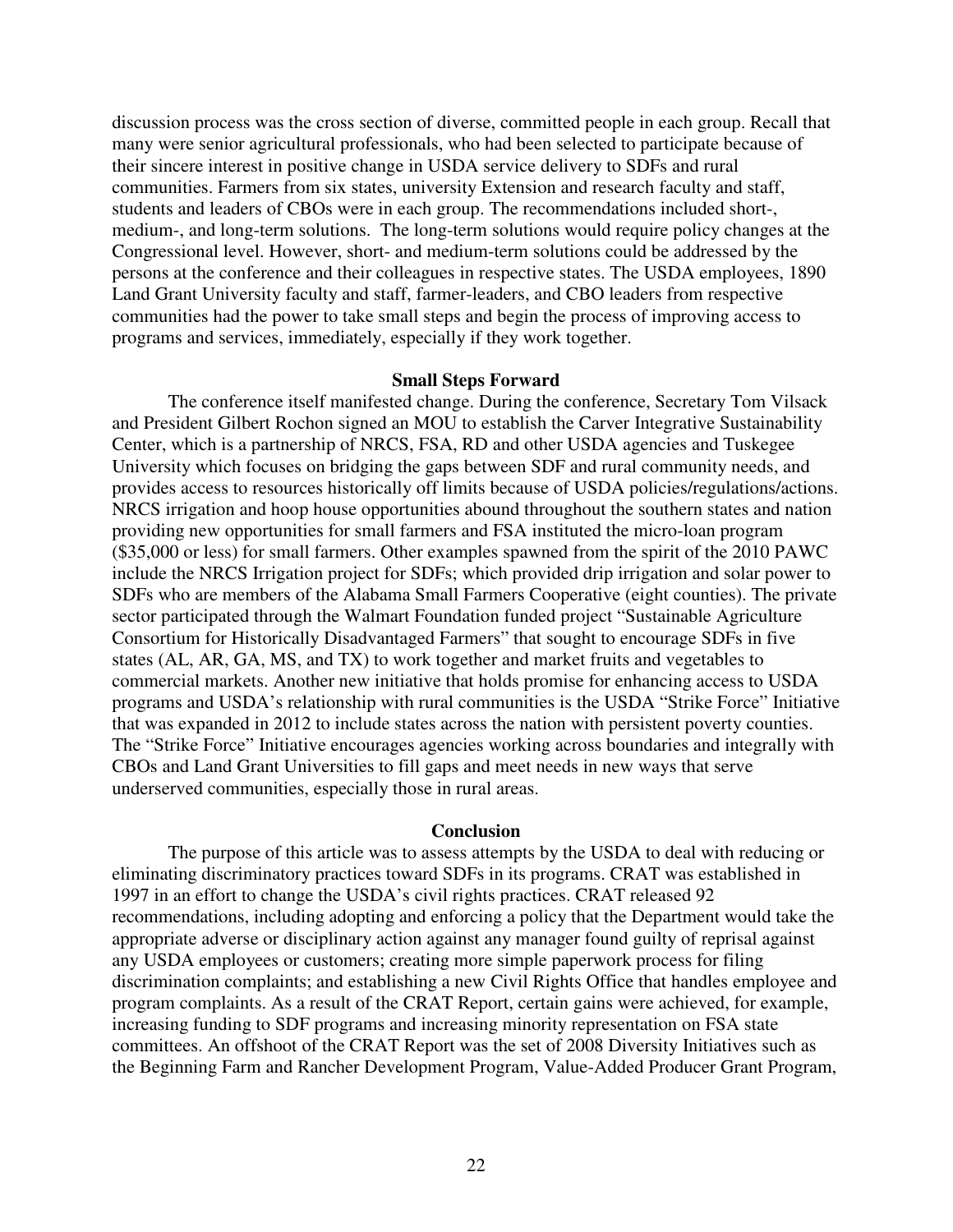and set asides were created within the Environmental Quality Incentive Program (EQIP) and Conservation Stewardship Program (CSP) for SDFs.

Despite these efforts the Jackson Lewis Report, 2011, found that the USDA (FSA, RD, and NRCS particularly) was not fully implementing programmatic changes. Actions dealing with the situation, such as personnel training, evaluations, oversight and proper customer service were recommended. Participants at the PAWC in December 2010 assessed real world case studies from the FSA, RD, and NRCS and found signs of inadequate customer service regarding SDFs' search for ways to enhance access to resources and services provided by the agencies. Recommendations were made regarding solutions to these barriers.

Based on the above, the USDA, especially FSA, RD, and NRCS, should: stay on the path to reform itself or continue to improve its civil rights practices; be more customer serviceoriented; follow-up on clients; be transparent by providing all information or steps in the process upfront; continuously provide training for all frontline staff; create and meet target goal of assisting SDFs; and continue using 1890s, CBOs, and other outreach entities to reach SDFs. The most important finding from the PAWC redacted case assessment was that when farmers, USDA agency local leaders, 1890 Land Grant faculty and staff, and CBOs openly and honestly address challenges together, solutions can be found opening the way to reach people and effect change. In this regard, supporting resources must become more readily accessible for SDFs and rural communities. Policy changes and actions (short-, medium-, and long-term) must be found and implemented. Initiatives such as the "Strike Force" should be encouraged and supported.

#### **References**

- Annual Report of the Secretary of Agriculture. (1997). "1997 Annual Report." http://www.usda.gov/news/pubs/97arp/arp8.htm [Retrieved March 29, 2013]
- Brewington v. Glickman. (1998). Civ. No. 98-1693, (D.D.C. 1998), U.S. District Court, Washington, DC.
- Civil Rights Action Team [CRAT]. (1997). Civil Rights at the United States Department of Agriculture, USDA, Washington, DC.
- Farm Bill .(2002). The Farm Security and Rural Investment Act, P.L. 107-171, United States Congress, Washington DC.
- Farm Bill .(2008). The Food, Conservation and Energy Act, P.L. 110-246, United States Congress, Washington, DC.

Garcia v. Vilsack. (2010). 130 S. Ct. 1138 (2010), U.S. Supreme Court, Washington, DC. Indian Appropriations Act. (1851).

http://www.bia.gov/WhoWeAre/RegionalOffices/Pacific/WeAre/index.htm [Retrieved March 29, 2013].

- Jackson Lewis LLP. (2011). "Civil Rights Assessment Final Report." http://www.usda.gov/documents/Civil\_Rights\_Assessment\_Executive\_Summary.pdf [Retrieved March 29, 2013].
- Keepseagle v. Venaman. (2001). U.S. Dist. LEXIS 25220 (D.D.C. Dec. 11, 2001), U.S. District Court, Washington, DC.
- Keepseagle v. Venaman. (1999). U.S. Dist. (D.D.C. Nov. 24, 1999), U.S. District Court, Washington, DC.
- Love v. Johanns. (2006). 439 F.3d 723 (D.C. Cir., 2006), U.S. Court of Appeals, Washington, DC.